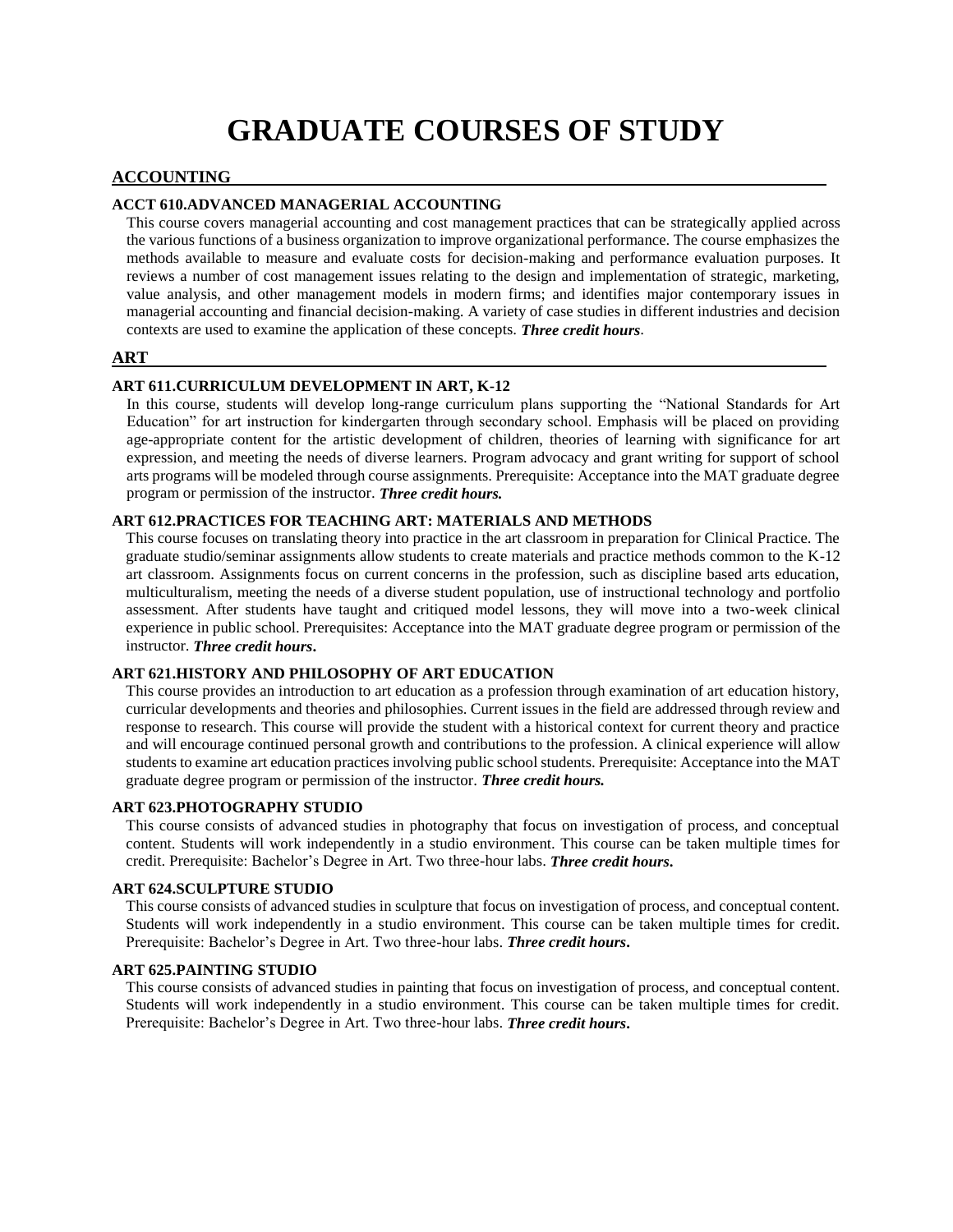## **ART 626.PRINTMAKING STUDIO**

This course consists of advanced studies in printmaking that focus on investigation of process, and conceptual content. Students will work independently in a studio environment. This course can be taken multiple times for credit. Prerequisite: Bachelor's Degree in Art. Two three-hour labs. *Three credit hours***.**

#### **ART 627.CERAMICS STUDIO**

This course consists of advanced studies in ceramics that focus on investigation of process, and conceptual content. Students will work independently in a studio environment. This course can be taken multiple times for credit. Prerequisite: Bachelor's Degree in Art. Two three-hour labs. *Three credit hours***.**

#### **ART 629.INTERMEDIA STUDIO**

This advanced studio course designed to challenge a student's boundaries with art media by required integration with other media. This course may be taken multiple times for credit. Prerequisite: Bachelor's Degree in Art. Two three-hour labs. *Three credit hours***.**

#### **ART 631.THE ARTIST TEACHER**

This course explores how the processes of art making and teaching are similarly rooted in creativity and problem solving. Students will examine the relationships between their individual artistic practices and their emerging teaching practices in as they create an original body of artwork. This artwork will be exhibited for their MAT Exhibition. May be repeated for additional credit. *Three credit hours.*

#### **ART 641.GRADUATE SEMINAR**

All graduate art students meet together weekly to investigate the contemporary artist practice and current issues. This course is to be taken twice for credit. *One credit hour***.**

#### **ART 651.THEORIES OF MODERNIST ART**

This course examines the ideas, and issues of modernist art, including the conceptual rational as well as implications of Modernist art. This course, which emphasizes methods of critical looking and processes of making, combines classroom, online, and gallery-based instruction. *Three credit hours***.**

# **ART 652.THEORIES OF CONTEMPORARY ART**

This course maps the global field of contemporary art in all media. Students will focus on identifying where they would aim to situate their own work within the multiple potential creative dialogs. This course, which emphasizes methods of critical looking and processes of making, combines classroom, online, and gallery-based instruction. *Three credit hours***.**

## **ART 653.AESTHETICS AND ART CRITICISM**

This course will critically examine the history of twentieth and twenty-first century aesthetics and criticism. Designed to complement ART 651 and ART 652 (which are not prerequisites), it examines the essential texts of art theorists, critics, and historians to examine methods of critical thinking and writing about contemporary art. *Three credit hours***.**

## **ART 661.MAT EXHIBITIONS AND DEFENSE**

This course contains three major components. The first is the selection and preparation of K-12 student artworks for exhibition. The second component is the creation, preparation, installation and publicity of a cohesive body of the candidate's original artwork from ART 631 courses. The third component is the presentation and summative defense of artist and teacher portfolios, which will be evaluated by professionals in the fields of art, art education, and education. Prerequisite: Acceptance into MAT graduate degree programs, and enrollment or completion of EDUC 601. *Three credit hours***.**

#### **ART 671.SPECIAL TOPICS IN ART HISTORY**

Special topics in art history are to be announced by the department. The courses are not sequential and may be repeated for additional credit as the topic changes. *Three credit hours***.**

#### **ART 723.PHOTOGRAPHY RESEARCH**

This course consists of advanced studies in photography that focus on investigation and creative problem solving. Students will work independently in a studio environment. This course can be taken multiple times for credit. Prerequisite: ART 623. Two three-hour labs. *Three credit hour***s.**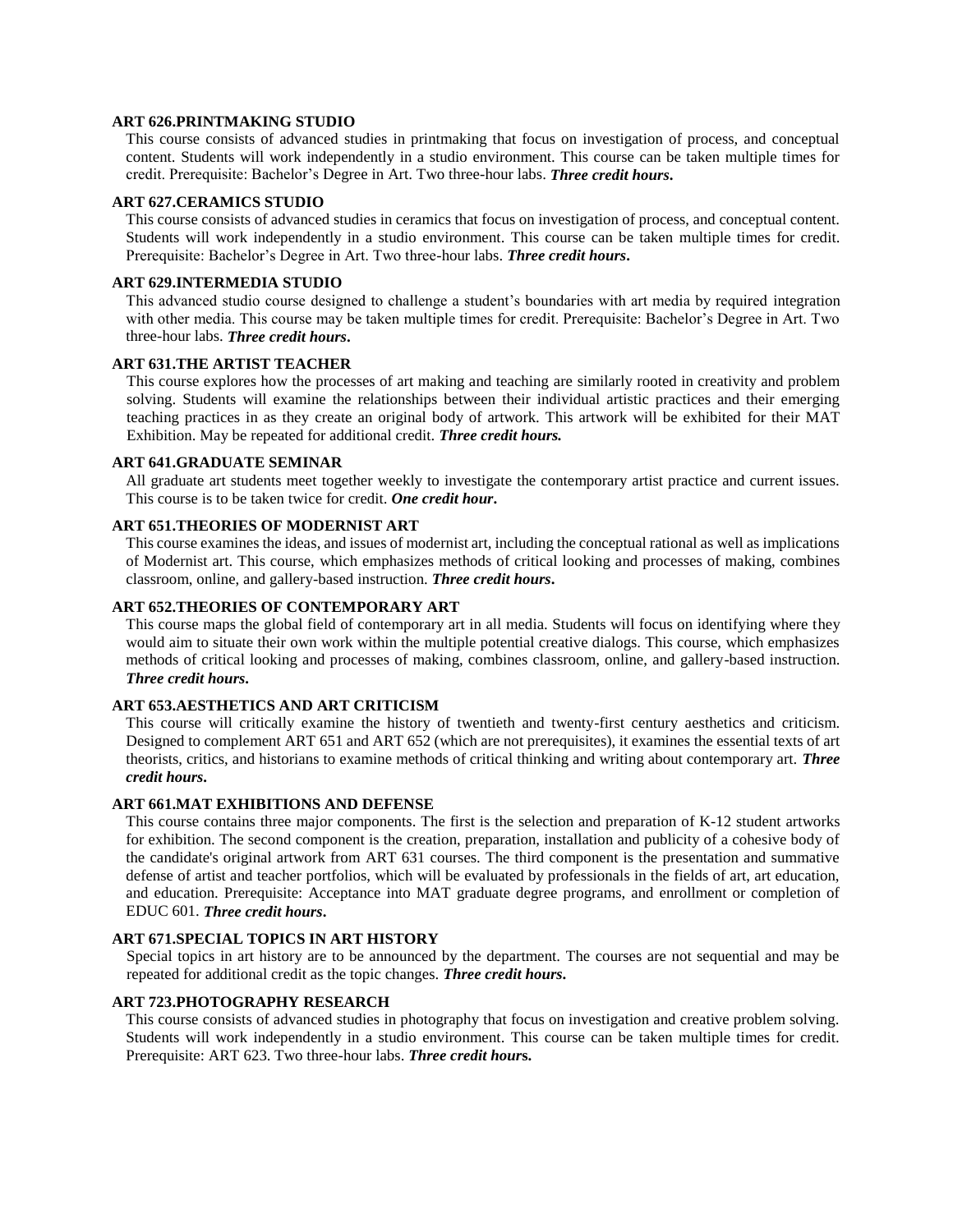#### **ART 724.SCULPTURE RESEARCH**

This course consists of advanced studies in sculpture that focus on investigation and creative problem solving. Students will work independently in a studio environment. This course can be taken multiple times for credit. Prerequisite: ART 624. Two three-hour labs. *Three credit hours***.**

#### **ART 725.PAINTING RESARCH**

This course consists of advanced studies in painting that focus on investigation and creative problem solving. Students will work independently in a studio environment. This course can be taken multiple times for credit. Prerequisite: ART 625. Two three-hour labs. *Three credit hours***.**

#### **ART 727.CERAMICS RESEARCH**

This course consists of advanced studies in ceramics that focus on investigation and creative problem solving. Students will work independently in a studio environment. This course can be taken multiple times for credit. Prerequisite: ART 627. Two three-hour labs. *Three credit hours***.**

#### **ART 729.INTERMEDIA STUDIO**

This advanced studio course designed to continue to challenge a student's boundaries with art media by required integration with other media. This course may be taken multiple times for credit. Prerequisite: Art 629. Two threehour labs. *Three credit hours***.**

#### **ART 741. GRADUATE SEMINAR**

All graduate art students meet together weekly to investigate the contemporary artist context. This course is to be taken twice for credit. *One credit hour***.**

# **ART 750.SPECIAL TOPICS**

This advanced studio practice that focuses on synthesizing materials, process, and conceptual content outside discipline studio classes. Students will work independently in a studio environment. This course may be taken multiple times for credit. Two three-hour labs. *Three credit hours***.**

#### **ART 823.PHOTOGRAPHY THESIS I**

This course consists of advanced studies in photography that focus on synthesizing materials, process, and conceptual content for thesis preparation. Students will work independently in a studio environment. Prerequisite: Pass 30-hour review. Two three-hour labs. *Three credit hours***.**

#### **ART 824.SCULPTURE THESIS I**

This course consists of advanced studies in sculpture that focus on synthesizing materials, process, and conceptual content for thesis preparation. Students will work independently in a studio environment. Prerequisite: Pass 30-hour review. Two three-hour labs. *Three credit hours***.**

#### **ART 825.PAINTING THESIS I**

This course consists of advanced studies in painting that focus on synthesizing materials, process, and conceptual content for thesis preparation. Students will work independently in a studio environment. Prerequisite: Pass 30-hour review. Two three-hour labs. *Three credit hours***.**

## **ART 827.CERAMICS THESIS I**

This course consists of advanced studies in ceramics that focus on synthesizing materials, process, and conceptual content for thesis preparation. Students will work independently in a studio environment. Prerequisite: Pass 30-hour review. Two three-hour labs. *Three credit hours***.**

#### **ART 829.INTERMEDIA STUDIO**

This advanced studio course designed to continue to challenge a student's boundaries with art media by required integration with other media. This course may be taken multiple times for credit. Prerequisite: ART 729. Two threehour labs. *Three credit hours***.**

## **ART 833.PHOTOGRAPHY THESIS II**

This course consists of focused cohesive photography studio research that culminates in a final thesis exhibition and oral defense. Students will work independently in a studio environment. Graded pass/fail. Prerequisite: ART 823. *Six credit hours***.**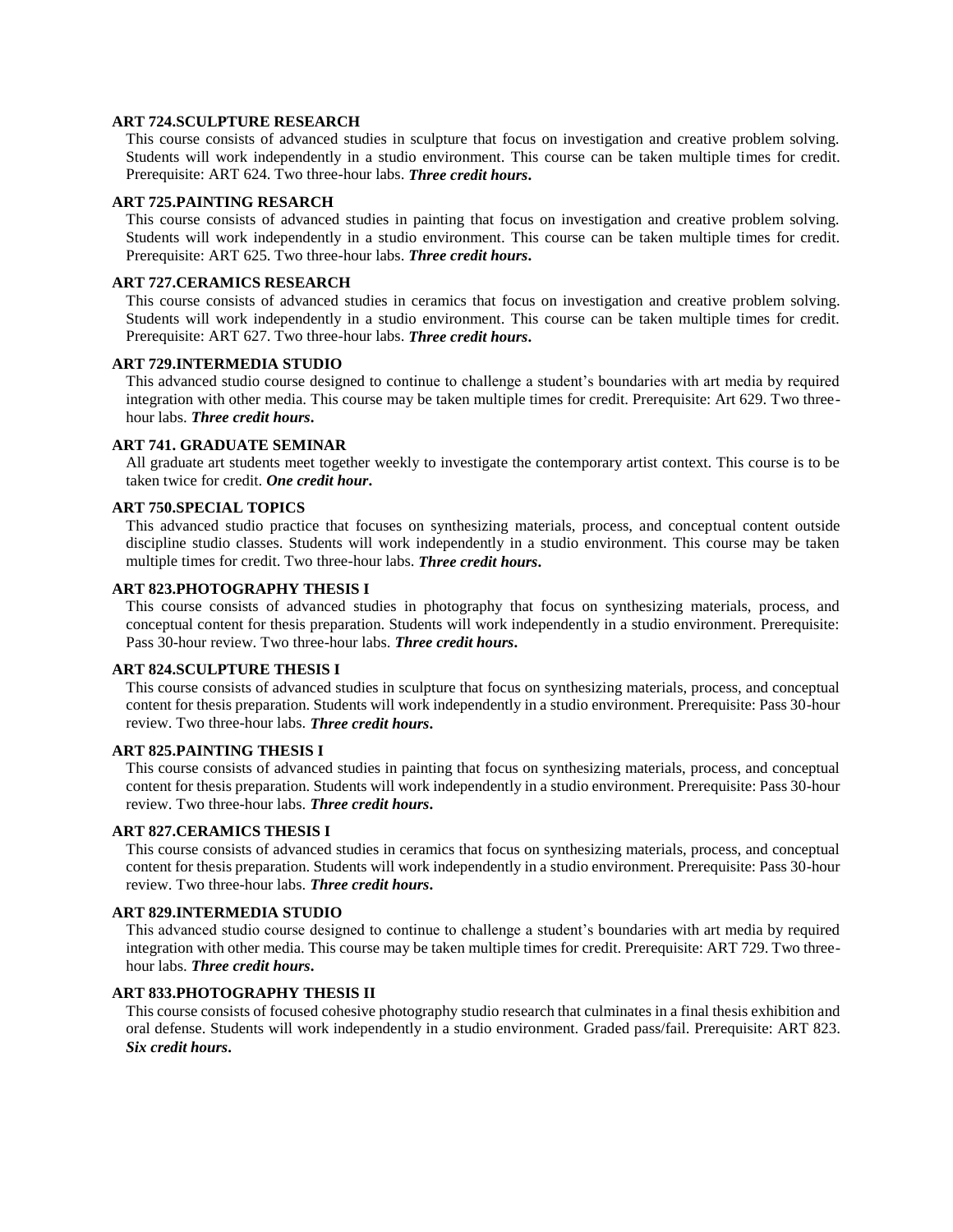#### **ART 834.SCULPTURE THESIS II**

This course consists of focused cohesive sculpture studio research that culminates in a final thesis exhibition and oral defense. Students will work independently in a studio environment. Graded pass/fail. Prerequisite: ART 824. *Six credit hours.*

#### **ART 835.PAINTING THESIS II**

This course consists of focused cohesive painting studio research that culminates in a final thesis exhibition and oral defense. Students will work independently in a studio environment. Graded pass/fail. Prerequisite: ART 825. *Six credit hours***.**

#### **ART 837. CERAMICS THESIS II**

This course consist of focused cohesive ceramics studio research that culminates in a final thesis exhibition and oral defense. Students will work independently in a studio environment. Graded pass/fail. Prerequisite: ART 827. *Six credit hours***.**

#### **ART 841.GRADUATE SEMINAR**

All graduate art students meet together weekly to investigate creative entrepreneurial skills. This course is to be taken twice for credit. *One credit hour***.**

#### **ART 851. THESIS SUPPORT I**

In this course, students will focus on the written research component of their final thesis project. Through research, students will determine the contemporary context of their own artwork in preparation for a written thesis. Prerequisite: Pass 30-hour review. *Three credit hours***.**

#### **ART 852.THESIS SUPPORT II**

In this course, students will synthesize research and graduate studio work in a written thesis which supports their final exhibition. Graded pass/fail. *Three credit hours***.**

# **BUSINESS ADMINISTRATION**

#### **BA 600.BUSINESS FUNDAMENTALS**

This course offers the rationale for applying specific models to managerial problems, assists students in the application of such models, and guides students in the interpretation of results. The course includes basic quantitative techniques used in managerial decision-making. This course is required for non-business undergraduates. *Three credit hours***.**

#### **BA 605.BUSINESS RESEARCH METHODS**

This course emphasizes research methodology, including the meaning of research, its sequential development, and the types and steps of the scientific method as applied to business. Practical and academic applications are explored. *Three credit hours***.**

## **BA 696.BUSINESS VISION, INNOVATION, AND STRATEGY**

This course presents the strategic management process as the formulation and application of functionally integrated business policy by top managers. Emphasis is placed upon decision-making in the face of changing conditions, forward-thinking vision, and innovation. The course will integrate theory from all functional areas of business, including accounting, economics, finance, management, and marketing. Topics include firm analysis, vision statements, mission statements, and financial statement analysis. Prerequisites: ACCT 610, FINA 630, MGMT 613, MKT 614, and ECON 615. *Three credit hours.*

#### **ECONOMICS**

#### **ECON 615.ECONOMIC ANALYSIS FOR DECISION MAKING**

This course focuses on the application of economic concepts in individual and business decision-making processes. Optimization techniques in dealing with maximization of consumer satisfaction and profit as well as minimization of cost under certain and uncertain conditions are emphasized. It also discusses tools to analyze aggregate economic behavior such as economic growth, money, productivity, inflation, and unemployment. *Three credit hours.*

#### **ECON 615.ECONOMIC ANALYSIS**

This course focuses on the application of economic concepts in individual and business decision-making processes. Optimization techniques in dealing with maximization of consumer satisfaction and profit as well as minimization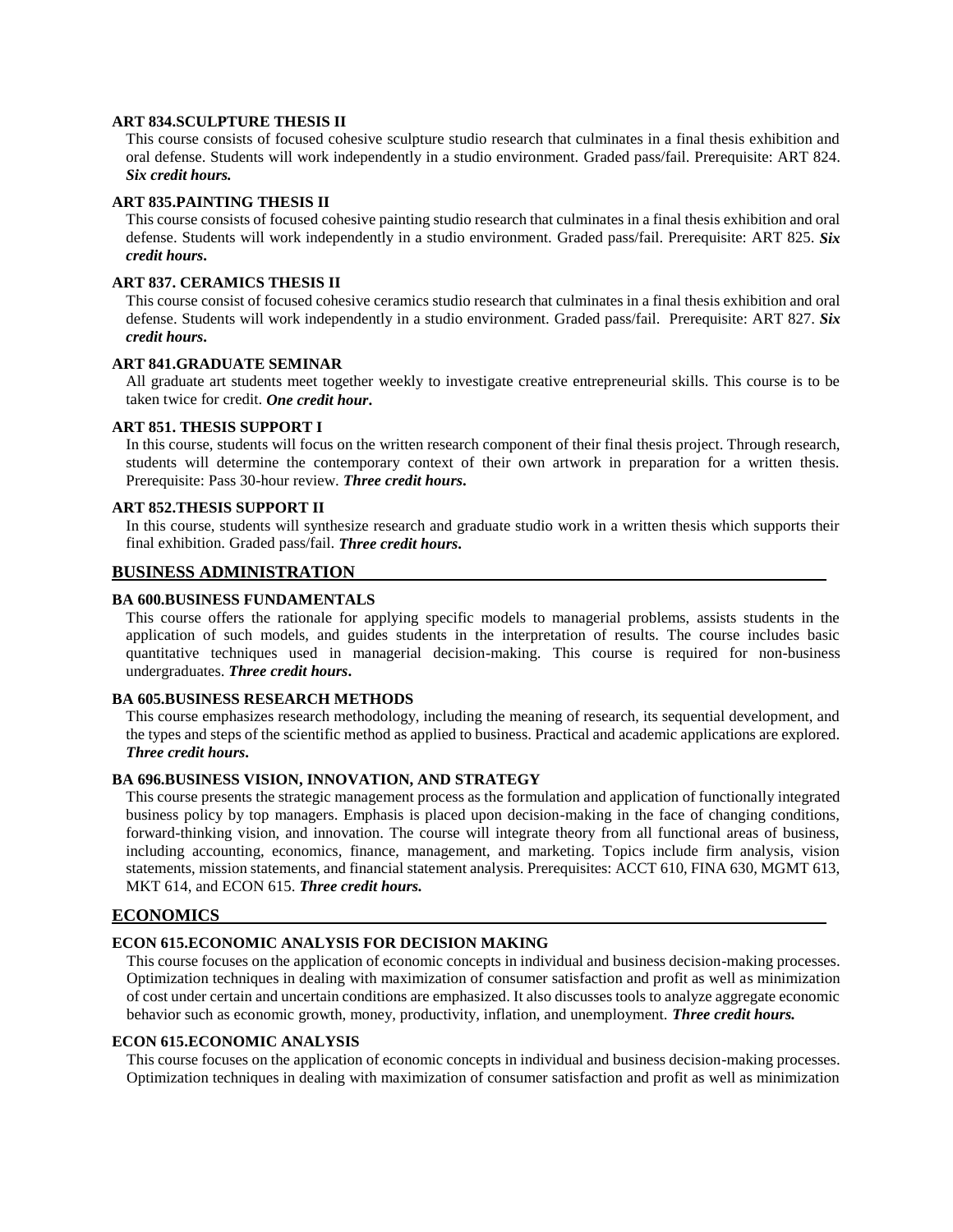of cost under certain and uncertain conditions are emphasized. It also discusses tools to analyze aggregate economic behavior such as economic growth, money, productivity, inflation, and unemployment. *Three credit hours***.**

# **EDUCATION**

## **EDUC 601.CLINICAL PRACTICE**

This course, open only to graduate students in the Master of Arts in Teaching Program, involves observation, participation and supervised teaching in the public schools. It also includes a series of seminars dealing with issues in effective teaching. Prerequisite: Acceptance into MAT graduate degree program, completion of ART 600, ART 611, ART 621, ART 630, ART 653, EDUC 622, and passing scores on PRAXIS II tests required for certification. Graded pass/fail. *Twelve credit hours***.**

#### **EDUC 603.CULTURAL DIVERSITY IN EDUCATION**

A study of systems of education in a variety of cultural settings in the modern world. Particular emphasis is given to the diverse nature of cultures and language systems. *Three credit hours*.

#### **EDUC 604.SCHOOL AND SOCIETY**

The course will provide a broad overview of program and issues involving various aspects of schooling as they relate to the needs of society. The students will explore social, multicultural, economic, and political issues that American education is expected to ameliorate. The student will also study the history, philosophy, organization, and operation of schools, along with a consideration of the teacher's role. *Three credit hours***.**

#### **EDUC 607.CHARACTERISTICS OF STUDENTS WITH EMOTIONAL/BEHAVIOR DISORDERS**

This course is designed to introduce the student to the theoretical framework of special education for individuals with emotional/behavior disorders. Students will be introduced to definitions, etiology, characteristics, medical and educational concerns of individuals with emotional/behavior disorders. *Three credit hours.*

#### **EDUC 608.METHODS FOR TEACHING STUDENTS WITH EMOTIONAL/BEHAVIOR DISORDERS**

A survey of teaching techniques and research-based practices for improving academic, social/emotional, and behavioral performance of students with emotional/behavior disorders including social skills training. *Three credit hours.*

#### **EDUC 610.LEARNING MANAGEMENT SYSTEMS IN EDUCATION**

This course explores the role of Learning Management Systems (LMS) in the learning context. It investigates how LMS directly supports aspects of learning through curriculum repository, instruction/lesson design and execution, and assessment. It also examines using LMS and other data (a) to assess the efficacy of the student learning experience/lesson and (b) as a tool to individualize learning. Students will formally evaluate the advantages and challenges associated with a range of contemporary LMS. They will build learning experiences/lessons capitalizing upon functions associated with LMS such as discussion boards, blogs, journals, online face-to-face collaboration, tests/quizzes, and polls. This will be done with synchronous and asynchronous modes of delivery in mind, and will develop appropriate communication/collaboration environments accordingly. Students will utilize LMS functionalities for content creation and display, and will adopt sound instructional design principles for online learning based upon Center for Applied Special Technology/Universal Design for Learning ideas. Twenty-five percent of the course includes an in-depth hands-on learning unit in instructional design using Blackboard LMS. Over the entire course, students use Blackboard and one of Google Classroom/Edmodo/Moodle to design and develop end-to-end (curriculum-instruction-assessment-reflection-revision) online lessons/learning experiences complete with peer evaluation**.** *Three credit hours***.**

## **EDUC 620.ADVANCED EDUCATIONAL PSYCHOLOGY**

This course includes an in-depth study of educational learning theories, both established and evolving, and the manner in which each is reflected in all aspects of the educational process. Emphasis is placed upon the connections between educational theory and the pragmatic application of the research in instructional settings. *Three credit hours.*

#### **EDUC 621.EDUCATIONAL MEASUREMENT**

A study of educational measurements with particular reference to such concepts as validity and reliability of various types of measurement. *Three credit hours.*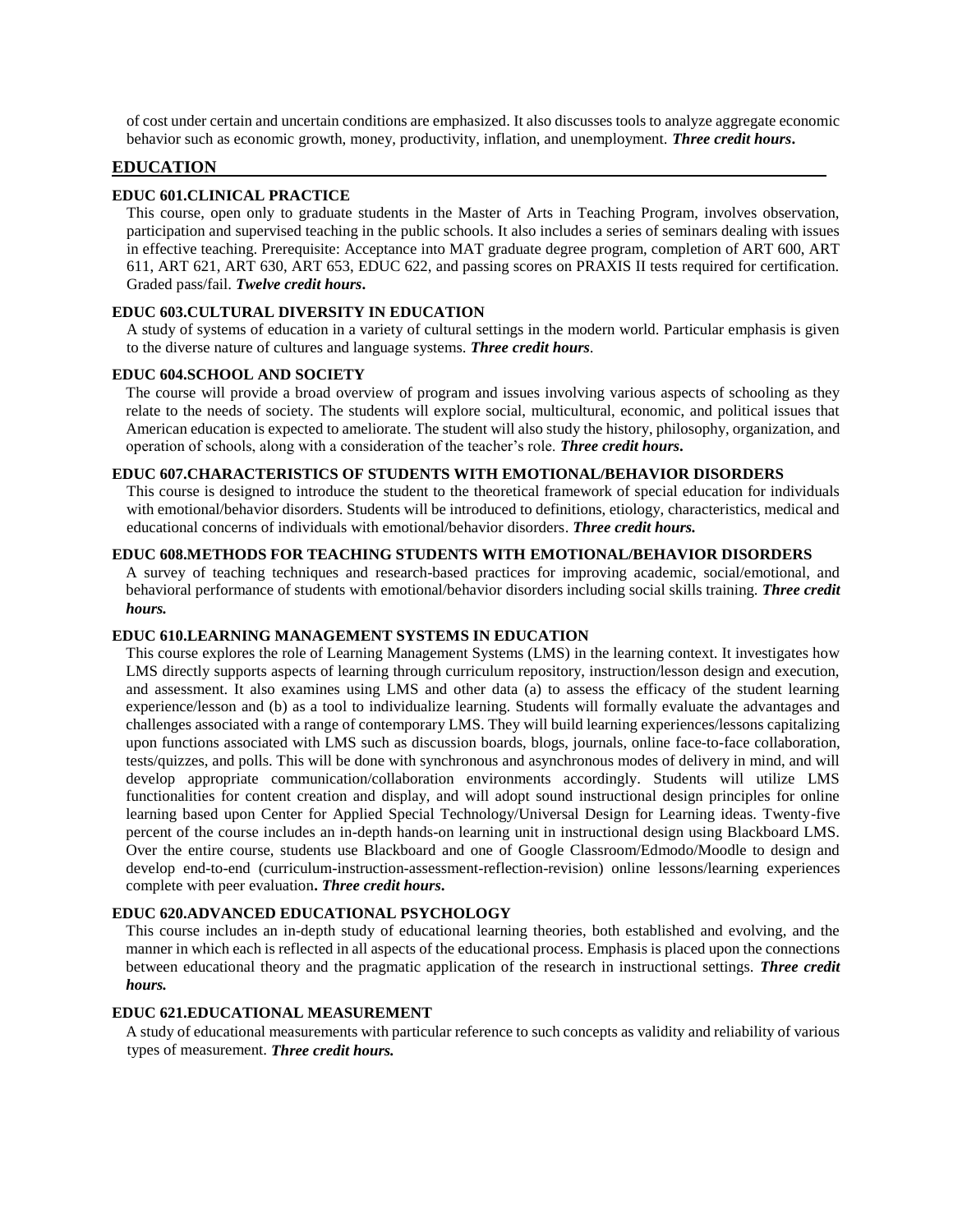#### **EDUC 622.ADVANCED GROWTH AND DEVELOPMENT OF THE LEARNER**

This course addresses the study of human growth and development from prenatal through adolescence. Physical, cognitive, social-emotional, and behavioral factors, which have an impact upon each stage of development, are explored in depth. A major emphasis is placed upon the impact of these factors on the learning process. *Three credit hours.*

## **EDUC 623.METHODS AND MATERIALS OF EDUCATIONAL RESEARCH**

This course provides an introduction to the major methods and techniques used in educational research. It offers an overview of quantitative, qualitative, and mixed-method research methodologies used across the disciplines. Emphasis will be placed on the establishment of appropriate connections between research questions and methodologies. Students will be able to comprehend the significance of educational research, analyze results, and evolve as reflective practitioners and change-agents within their chosen field. *Three credit hours.*

## **EDUC 625.THE LEARNER**

This course will provide an overview of life-long human growth and development (physical, social, intellectual, and emotional) with a focus on the characteristics of exceptional individuals (handicapped and gifted). Attention will also be given to the study of modern psychological principles and methods as they impact upon the major learning theories. *Three credit hours*.

#### **EDUC 630.COMMUNICATIONS IN TECHNOLOGY**

This course will explore a synthesis of research pertinent to the educational uses of information and communications technologies. A critical examination of technology from an historical perspective, study of prevalent views and issues relative to characteristics, interdisciplinary scope, and its place in the learning environment will be emphasized. *Three credit hours.*

## **EDUC 631.DEVELOPING AND USING TECHNOLOGY-BASED RESOURCES**

This course will provide opportunities to explore and evaluate a variety of technological hardware, web-based tools, and online resources that enhance instruction in the face to face and the online classroom. Currently available, low cost hardware and software tools that are appropriate for classroom use will be emphasized. The course requires that students gain proficiency in selected applications while connecting those applications to meaningful learning experiences for multiple learning levels/ages. Emphasis will be placed upon both tablet and laptop/computer-based applications for Android and IOS in addition to technologies to support students with exceptionalities. Using a student designed model students evaluate applications/sites/environments with a view to establishing their efficacy for use in lessons in both face-to-face and online contexts. Areas – pertinent for use in online contexts – that are examined include Internet Safety and Digital Citizenship, Access, Collaboration, Usability, Student Engagement, Learning etc. Students apply these new site/application/environment learnings in at least one showcased lesson which is explicitly connected to International Society for Technology in Education and South Carolina teaching standards via formal lesson plan(s). *Three credit hours.*

# **EDUC 632.DESIGN AND FACILITATION OF ONLINE LEARNING**

This course explores a variety of methods and approaches for designing and conducting lessons in online learning environments (both fully online and hybrid/blended configurations). The course covers both synchronous and asynchronous online learning in distance/remote environments as well as in "brick and mortar" places of learning such as public schools and colleges. Classroom management considerations, such as learner motivation/engagement, communication, sequencing, and personalized/differentiated learning approaches are explored, as are the needs surrounding gender, age, and learner status (general education /special education/ESL) demographics. Specific attention is paid to the role of the learner and the role of the teacher in an online environment, effectively highlighting key differences to more traditional classroom models. The course provides a solid researchbased underpinning to complement students' best-practices skills acquisition. *Three credit hours***.**

#### **EDUC 634. INSTRUCTIONAL ASSESSMENT THROUGH TECHNOLOGY**

This course provides an opportunity for students to explore methods for designing, implementing, and evaluating effective technological assessment tools used in learning environments. The creation and utilization of valid and reliable assessment measures that align with content, media, and learning objectives will be emphasized. *Three credit hours.*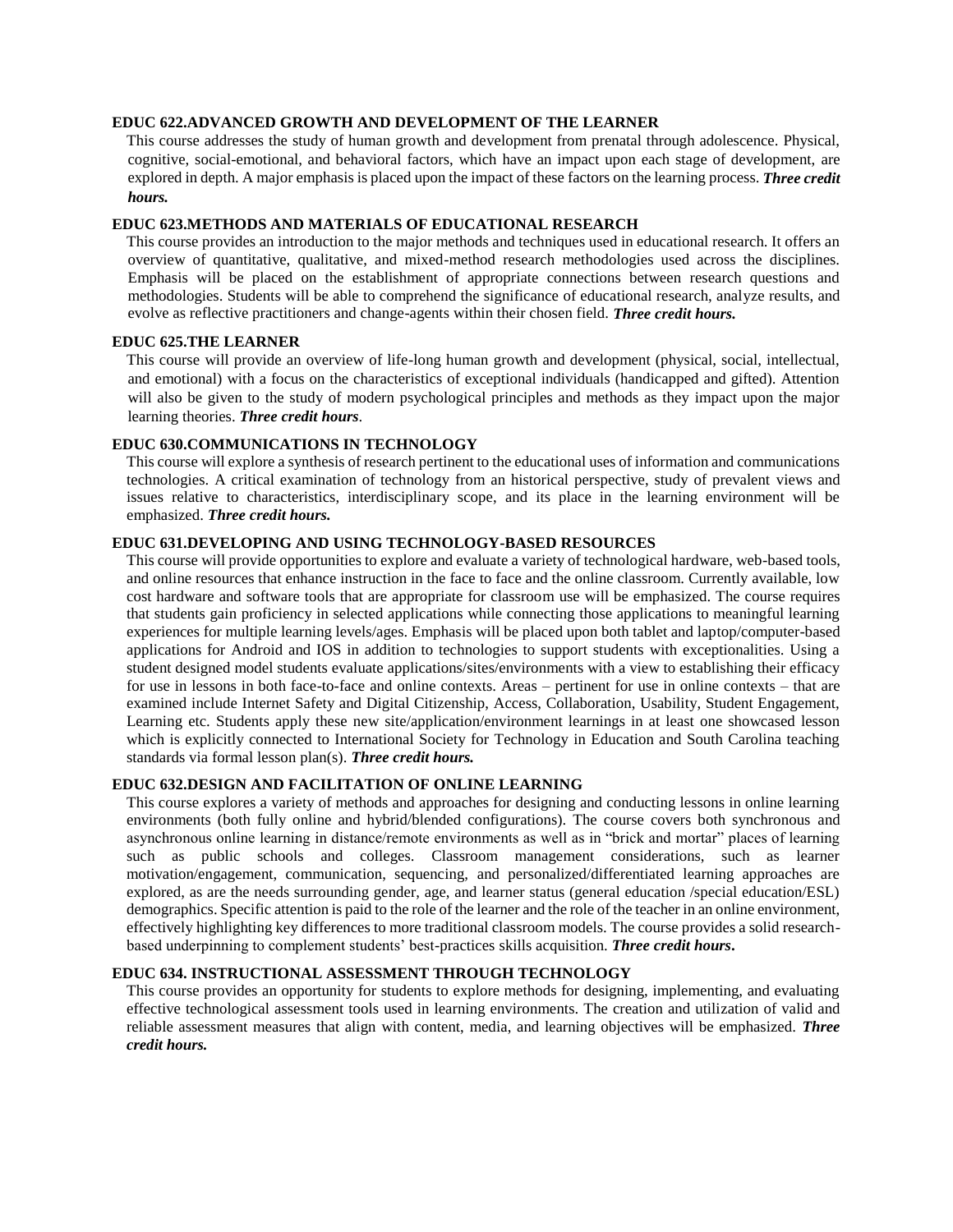## **EDUC 636.MANAGEMENT OF TECHNOLOGY RESOURCES**

This course examines the complex area of management of technology resources. It covers a broad array of issues facing educators and administrators who are trying to help their school become more technology- inclusive in the online and face-to-face classroom. The course operates from the basic premise established that technology is not separate and distinct from the learning experience, but a vital tool that should be an essential part of it (just like a pen, calculator, reader, writing books etc.). Priority elements in this course include enterprise systems, LMS as a hosted, cloud, or SAAS system; security; and resourcing**.** *Three credit hours.*

## **EDUC 638.INTEGRATION OF TECHNOLOGY AND INSTRUCTION**

This course will investigate American and Western European antecedents of technology in education including social and technological factors that make the advent of technology in education a major condition of culture and the philosophical basis for teaching technology education. This course will also explore the evaluation and selection of resource requirements for the integration of technologies in the classroom. *Three credit hours.*

# **EDUC 642.PROBLEMS AND ISSUES IN CONTEMPORARY EDUCATION**

A study of current problems in education with particular reference to social, economic, and political factors and the impact on school activities. *Three credit hours.*

# **EDUC 643.MIDDLE SCHOOL ORGANIZATION AND CURRICULUM**

This course is a study of the middle level school and its unique place in today's public school organization. Underlying principles of curriculum development and implementation based upon classroom research conducted in exemplary middle school will be included. Connections with the South Carolina curriculum standards will be made. *Three credit hours.*

# **EDUC 648.DIAGNOSIS AND CORRECTION OF READING DIFFICULTIES IN THE ELEMENTARY SCHOOL**

This course includes a study of theories of causation of reading difficulties and the appropriate use of techniques, procedures, and materials for the correction of reading disorders. Special focus on variations related to diverse populations. *Three credit hours.*

## **EDUC 651.PRINCIPLES FOR TEACHING LINGUISTICALLY AND CULTURALLY DIVERSE LEARNERS**

This course provides an overview of theories, research, and practices associated with teaching learners from linguistically and culturally diverse backgrounds. *Three credit hours.*

# **EDUC 652.SPECIAL TOPICS IN EDUCATION**

Special course designed to meet individual student's needs or to provide in-depth study on a particular topic related to educational research, practices, or technology usage. This course may be repeated for additional credit as topics change. *One to three credit hours.*

# **EDUC 653.TEACHING READING AND WRITING TO LIMITED ENGLISH PROFICIENT (LEP) LEARNERS**

This course is a study of effective methods, materials and competencies for teaching reading and writing to students with limited English proficiency. *Three credit hours.*

#### **EDUC 656.BEHAVIOR AND CLASSROOM MANAGEMENT**

The purpose of the course is to provide students with (a) an understanding of the basic principles of behavior management for individuals and groups, and (b) the application of those principles for creating positive behavioral support and designing effective classroom management systems. A focus is on preparing reflective practitioners to apply a variety of methods and philosophies for individuals and groups in general and special education settings. *Three credit hours.*

# **EDUC 663.CONTENT AREA READING AND ASSESSMENT**

This course contains two major components. The first involves a study of the background information and needed by secondary teachers for guiding pupils' growth through reading. Teachers will identify reading skills needed in content areas, will assess pupil development of those skills, and will adjust content instruction to variations in reading development. The second component focuses on selection, administration, and interpretation of both formal and informal assessment instruments. *Three credit hours.*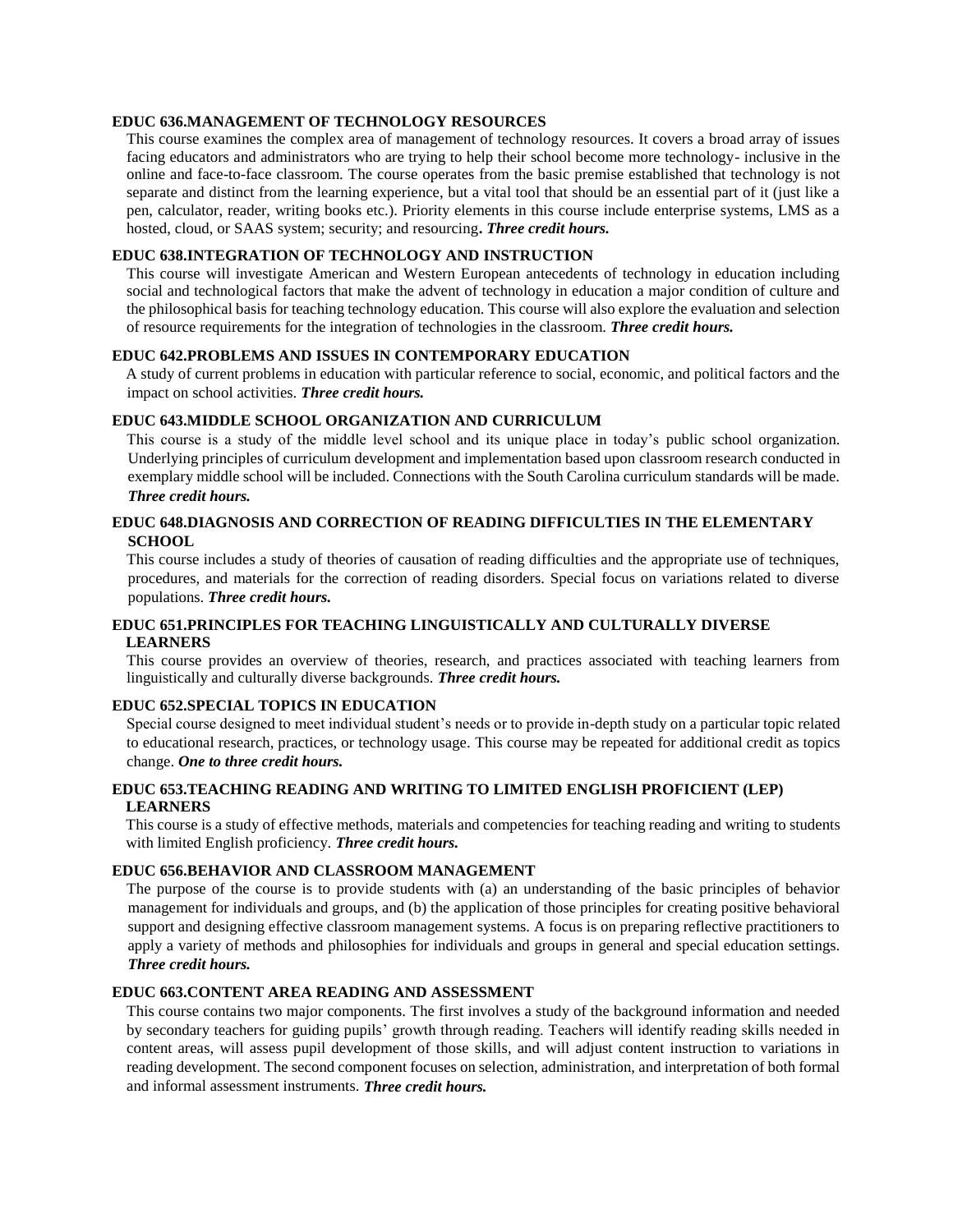## **EDUC 664.PRINCIPLES OF TEACHING**

This course will include a blending of learning theory and educational psychology. Major learning theories will be studied from the perspective of what is known about how individuals learn. Students will examine the structure of appropriate classroom practice, which is based upon knowledge of learning principles. Methods and materials appropriate for incorporating computers in content classrooms and models of classroom management will be explored. Methods of conducting and interpreting research will be taught in order for students to examine how individuals learn. A field experience will allow students to examine current practices in public school classrooms. Students are responsible for transportation to off-site placements. *Three credit hours.*

# **EDUC 668.PRACTICUM IN INTELLECTUAL/MENTAL DISABILITIES**

An application of diagnostic/prescriptive teaching techniques with students identified with intellectual/mental disabilities. The student will have a minimum of 150 hours of instructional time in a classroom that serves students with mental disabilities. A minimum grade of "B" is required for successful completion of experience. *Three credit hours.*

#### **EDUC 671.PRACTICUM IN EMOTIONAL/BEHAVIOR DISORDERS**

An application of diagnostic/prescriptive teaching techniques with students identified with emotional/behavior disorders. The student will have a minimum of 150 hours of instructional time in a classroom that serves students with emotional/behavior disorders. A minimum grade of "B" is required for successful completion of experience. *Three credit hours.*

#### **EDUC 672.TEACHING PERSONS WITH LEARNING DISABILITIES**

A survey of teaching techniques and remediation activities for persons with learning disabilities. *Three credit hours.*

#### **EDUC 673.PRACTICUM IN LEARNING DISABILITIES**

An application of diagnostic/prescriptive teaching techniques with students identified as having specific learning disabilities. *Three credit hours.*

#### **EDUC 674.LINGUISTICS**

This course provides an introduction to the basic concepts of linguistics and a framework for understanding educational techniques to teach English language learners and other diverse learners. Linguistic principles of language analysis: phonology, morphology, syntax, pragmatics, and semantics are discussed within the context of English and other languages. *Three credit hours.*

## **EDUC 676.ASSESSMENT OF DIVERSE LEARNERS, P-12**

This course is designed to provide the theoretical background concerning the design and use of formative and summative assessment instruments for the P-12 student with diverse learning needs including those with disabilities and limited English proficiency. Emphasis will be placed on practical experience in assessment, error analysis, planning, and implementing remediation in the content areas. *Three credit hours.*

## **EDUC 677.CHARACTERISTICS OF INDIVIDUALS WITH LEARNING DISABILITIES**

This course is designed to introduce the student to the theoretical framework of special education for individuals with learning or intellectual/mental disabilities, early childhood through adolescence. Students declare a concentration area of either learning or intellectual/mental disabilities. Students will be introduced to definitions, etiology, characteristics, medical and educational concerns of individuals with either learning or intellectual/mental, disabilities. This course may be repeated for a second concentration area. *Three credit hours*

#### **EDUC 678.INTRODUCTION TO EXCEPTIONAL CHILDREN, Pre-K-12**

This course is an introduction to the unique nature and needs of students with exceptionalities in school settings, including early childhood intervention through adolescence. Special emphasis is placed on special education law, etiology, diagnosis, and teaching strategies for students with exceptionalities in the regular classroom. *Three credit hours.*

#### **EDUC 680, 681 and/or 682.FIELD-BASED INDIVIDUALIZED ACTIVITIES**

A semester-long series of learning activities individually designed by the student in consultation with the professor and the workplace. Designed to meet the specific professional needs of the graduate student. Each sequence of activities will include reading, research, and applied skill development activities. This course may be repeated for additional credit.

#### *EDUC 680. One credit hour*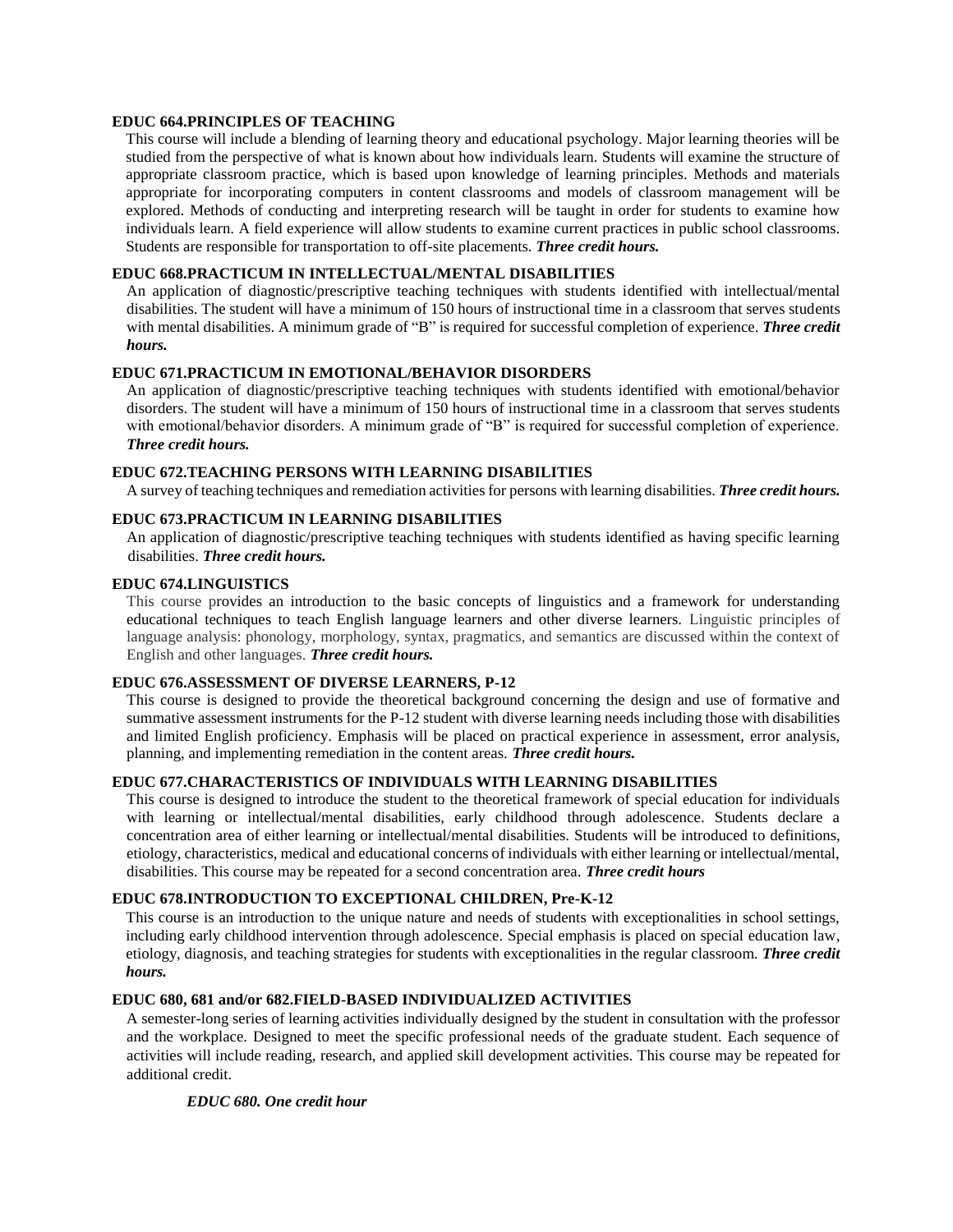# *EDUC 681. Two credit hours*

*EDUC 682. Three credit hours*

## **EDUC 683.CHARACTERISTICS OF INDIVIDUALS WITH INTELLECTUAL/MENTAL DISABILITIES**

This course is designed to introduce the student to the theoretical framework of special education for individuals with intellectual/mental disabilities, birth to adulthood. Students will be introduced to definition, etiology, characteristics, and medical and educational concerns of individuals with intellectual/mental disabilities. *Three credit hours.*

# **EDUC 685.Characteristics of Individuals with Emotional/Behavior Disorders**

This course is designed to introduce the student to the theoretical framework of special education for individuals with emotional and behavior disorders, birth to adulthood. Students will be introduced to definition, etiology, characteristics, and medical and educational concerns of individuals with emotional and behavior disorders. *Three credit hours.*

## **EDUC 694.PROFESSIONAL SEMINAR**

This course is a culminating experience in the graduate program and may extend beyond one semester. A Master's candidate will demonstrate the ability to integrate knowledge, practice, inquiry, and leadership from the perspective of a concentration area. Prerequisite: Twenty-seven (27) hours of graduate credit towards M.Ed. in Teaching and Learning. May be repeated for additional credit. *Three credit hours.*

# **EDUC 695 FIELD-BASED INDIVIDUALIZED ACTIVITIES & CAPSTONE EXPERIENCE**

This course is an 8-week long series of learning activities, individually designed by the student in consultation with the professor and the field placement coordinator, to meet the specific professional needs of the student. Designed to meet the specific professional needs of the graduate student. Each sequence of activities will include reading, writing, research, and applied skill development. Students will prepare and present a formal accounting of their experience, along with how the experience fits within their program experience. Field-based activities may be used for endorsement or add-on certification. A grade of "B" or better is required in this course. *Three credit hours.*

#### **EDUC 699.CLINICAL PRACTICE**

This clinical is designed to immerse teacher candidates into the classroom environment. Candidates will design and implement lessons across all disciplines. Students are responsible for transportation to off-site placements. Prerequisites: Successful completion of EDUC 680 and EDUC 681 with grade of B or better. *Nine credit hours.*

# **EMERGENCY MANAGEMENT**

# **EMGT 500.FOUNDATIONS OF EMERGENCY MANAGEMENT**

This course provides an overview of disaster science and management. The course presents an historical perspective on society's organized responses to natural and technological hazards and disasters from both a U.S. and international perspective. The history of the Federal Emergency Management Agency (FEMA) and major international organizations dealing with both man-made and natural disasters is presented to provide students with a sense of context and knowledge of the evolution of emergency management theories and practice. Students will be exposed to past and current emergency management systems currently in use by FEMA and by countries responding to international disasters. Prerequisite: Admission to the Emergency Management program. *Three credit hours***.**

#### **EMGT 510.PREPAREDNESS AND MITIGATION**

This course focuses on preparedness for and mitigation of disasters. It presents local, regional, national, and international perspectives on what efforts and technologies are available to reduce the loss of life and property by lessening the impact of disasters. Students will develop an understanding of the differences in scope and scale, available technologies, legal environment, and cultural factors that affect emergency management plans. Prerequisite: Admission to the Emergency Management program. *Three credit hours***.**

#### **EMGT 520.RESPONSE AND RECOVERY**

This course deals with response to and recovery from disasters. For response, a focus will be placed upon response functions, resource mobilization, and the roles and responsibilities undertaken in emergency operations centers. Short- and long-term recovery for individuals, families, and communities will be covered. Recovery operations completed by the public, private, and/or non-governmental sectors will also be examined. The course also explores the legal framework for multi-national and bi-lateral agreements to render international assistance, both in the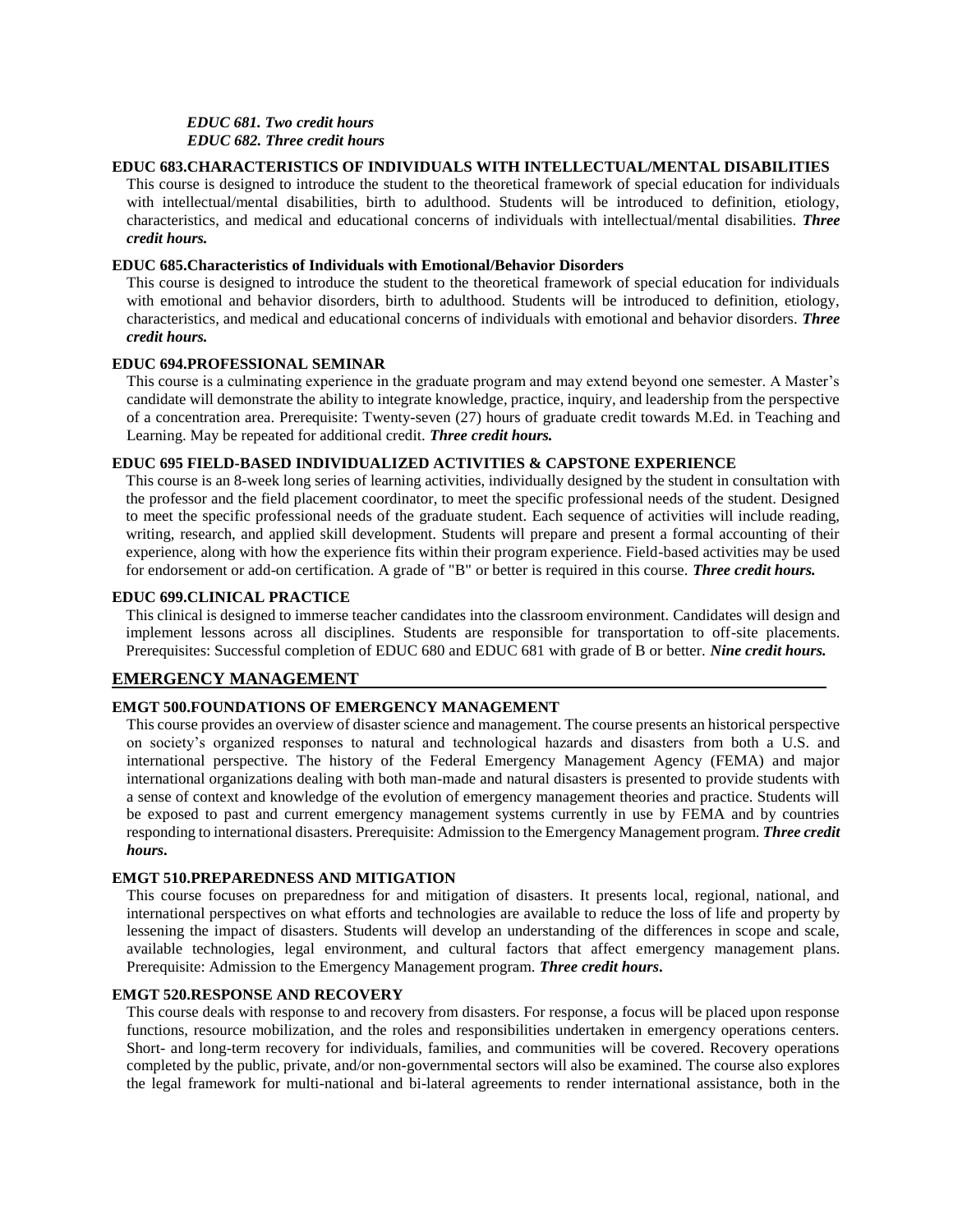response and recovery phases. Prerequisite: Admission to the Emergency Management program. *Three credit hours***.**

#### **EMGT 530.CONTINUITY OF GOVERNMENT**

This course explores potential challenges to the continuity of government and strategies during all phases of an emergency, whether natural or man-made, to protect or restore government continuity. Case studies of major disasters will be included. Prerequisite: Admission to the Emergency Management program. *Three credit hours***.**

#### **EMGT 610.TECHNOLOGY FOR EMERGENCY MANAGEMENT**

Technology provides major tools for effective emergency management. This course provides an overview of different technologies used in all phases of Emergency Management. Prerequisite: Admission to the Emergency Management program. *Three credit hours.*

#### **EMGT 620.COMMUNICATIONS STRATEGIES FOR EMERGENCY MANAGEMENT**

This course examines communications strategies, theories, and methods needed to convey essential information under routine conditions and throughout the phases of an emergency whether local, regional, national, or international in scope. Students will be trained in the process of developing a crisis communication plan. Both communications theory and a review of "lessons learned" from case studies are introduced along with appropriate research methodology to equip emergency managers with an insight into best practices based on recent research. Prerequisite: Admission to the Emergency Management program. *Three credit hours.*

# **EMGT 625.LEADERSHIP FOR EMERGENCY MANAGEMENT**

This course analyzes leadership models appropriate for a wide range of emergency management activities. Crisis management leaders must be able to make decisions based on limited information, with customary relations and ways of doing business altered, and the scope of responsibility substantially broadened during a crisis. Leadership for a crisis requires extraordinarily sound critical thinking skills, a large reservoir of intellectual creativity, an ability to remain calm in a chaotic environment, a keen sense of cultural sensitivity toward the many publics affected by a crisis, and other skill sets that are sometimes different from those required to be successful under normal conditions. Using the case study method and scholarly literature on theories of leadership, this course reveals some of the issues that private and public sector emergency managers may face in executing their responsibilities during local, regional, national, or international crises. Prerequisite: Admission to the Emergency Management program. *Three credit hours.*

#### **EMGT 630.BUSINESS AND ECONOMIC CONTINUITY**

This course presents the challenges, strategies and lessons learned from both domestic and international emergencies whether due to natural causes or terrorism with the objective of developing an appreciation for continuity planning. The increased complexity of business and economic continuity for international environments requires the appreciation of different governmental, economic, and cultural factors that affect recovery. Prerequisite: Admission to the Emergency Management program. *Three credit hours.*

#### **EMGT 635.MENTAL HEALTH AND EMERGENCY MANAGEMENT**

This course is designed to explore the impact of disasters on a community and individuals from a mental health perspective. Students will learn to identify the range of psychological responses exhibited by disaster survivors and responders. Students will develop an understanding of the risk and protective factors for both disaster survivors and responders. Students will learn to appreciate the impact and effects of disasters on these vulnerable populations. Prerequisite: Admission to the Emergency Management program. *Three credit hours.*

# **EMGT 640.EMERGENCY MANAGEMENT LAW**

This course surveys common legal issues, both state and federal that Emergency Managers and their staffs are likely to confront in the exercise of their duties. Students explore fundamentals of legal research and legal reasoning. Prerequisite: Admission to the Emergency Management program. *Three credit hours***.**

#### **EMGT 670.HURRICANE AND WEATHER**

This course equips those engaged in emergency management with professional knowledge including field-specific terminology, understanding of the causes of weather patterns and longevity of weather created disasters to be able to converse more productively with meteorologists in assessing potential issues arising before, during, and after major weather-related events. This course provides useful case studies on the impact of weather variables in decision-making issues that can have profound impact on all phases of an emergency event regardless of whether the initial incident was man-made or the result of extreme weather. Prerequisite: Admission to the Emergency Management program. *Three credit hours.*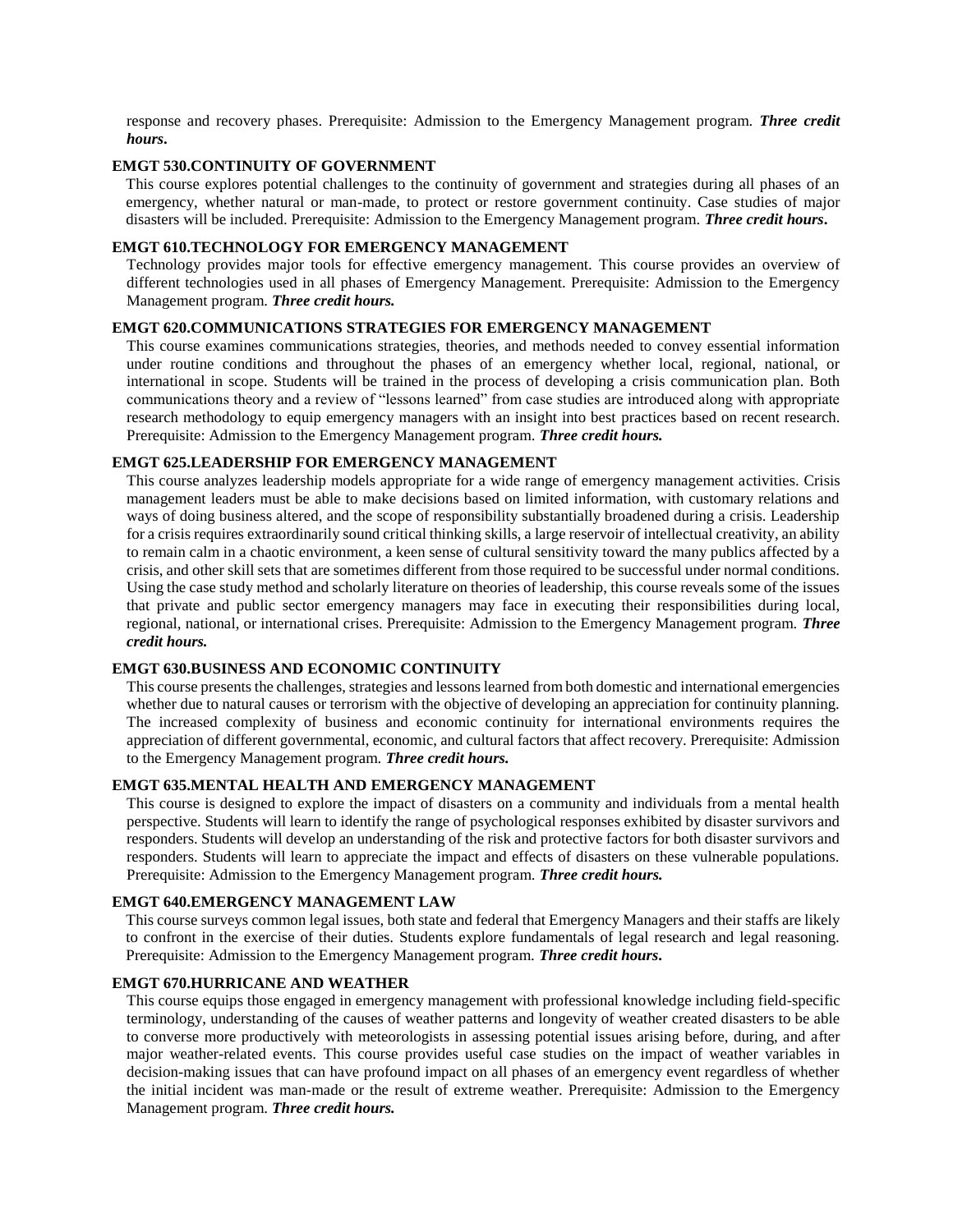#### **EMGT 675.NUCLEAR INCIDENT MANAGEMENT**

This course provides emergency planners with the basic theories and science of mobile nuclear power plants (as found in submarines), nuclear weaponry, and fixed nuclear facilities that generate power. Past nuclear incidents or case studies will be reviewed to equip emergency managers with basic comprehension of the subject to engage credibly with scientists and nuclear power engineers in all phases of nuclear emergencies, whether intentional or accidental. The primary emphasis of the course is on fixed nuclear facilities, but potential for emergencies in the transportation of nuclear weaponry or caused by events designed to inflict injury with nuclear weapons will be explored. All information included in this course will be unclassified. No onsite research project will be included in order to prevent accidental exposure of classified information. Prerequisite: Admission to the Emergency Management program. *Three credit hours.*

# **EMGT 685.SPECIAL TOPICS IN EMERGENCY MANAGEMENT**

This course will involve in-depth study of selected contemporary topics. Topics to be covered will be selected by the Emergency Management department in cooperation with emergency management units. Generally, course topics will include subject matter not likely to receive thorough coverage in the general curriculum. Case studies of relevant major catastrophes from both domestic and international viewpoints will be included. Students will conduct applied research related to the specific topic of the class. *Three semester hours***.**

#### **EMGT 695.CAPSTONE COURSE**

Working online, students will construct a self-assessment that displays their knowledge and skills, their career objectives, and their plans for future career development. This course is intended for students seeking professional advancement in emergency management and is to be taken during their last semester of the program. Prerequisite: Permission of instructor. *One credit hour***.**

# **FINANCE**

## **FINA 630.APPLIED CORPORATE FINANCE**

This course focuses on the analysis of financial communications between corporate managers and outsiders, including the required financial statements, voluntary disclosures, and interactions with investors, analysts, and the media. The course draws on the findings of recent academic research to discuss a number of techniques that outsiders can use to detect potential bias or aggressiveness in financial reporting. Prerequisite ACCT 610. *Three credit hours.*

# **FINA 640.RISK MANAGEMENT**

This course introduces financial risk management principles and theory, with an emphasis on practical implementation and application. It presents standard market, credit, and liquidity risk measurement techniques, as well as their drawbacks and limitations. The course covers risk management techniques from the viewpoint of financial intermediaries, such as banks, investment managers, and hedge funds, as well as that of financial regulators. Prerequisite ACCT 610. *Three credit hours***.**

# **FINA 650.ADVANCED FINANCIAL ANALYSIS**

This course focuses on the assessment of financial performance and health of companies from the point of view of equity and credit analysts. Assignments may include analyzing financial statements, preparing pro forma financial statements, and determining the intrinsic value of a firm. Additional topics include generally accepted accounting principles, forecasting financial statements, and business valuation. Prerequisite ACCT 610. *Three credit hours***.**

# **HEALTH CARE MANAGEMENT**

# **HCMT 610.HEALTHCARE MANAGEMENT OPERATIONS**

This course focuses on operations management, a critical skill area important for health care leadership. The content of this course examines the complex interdisciplinary processes, labor and asset productivity, and operational performance involving quantitative and qualitative skills for health care managers. Covering a range of topics from quality management to data analyses, HCMT 610 explains the important concepts and skills necessary to lead a modern health care organization. *Three credit*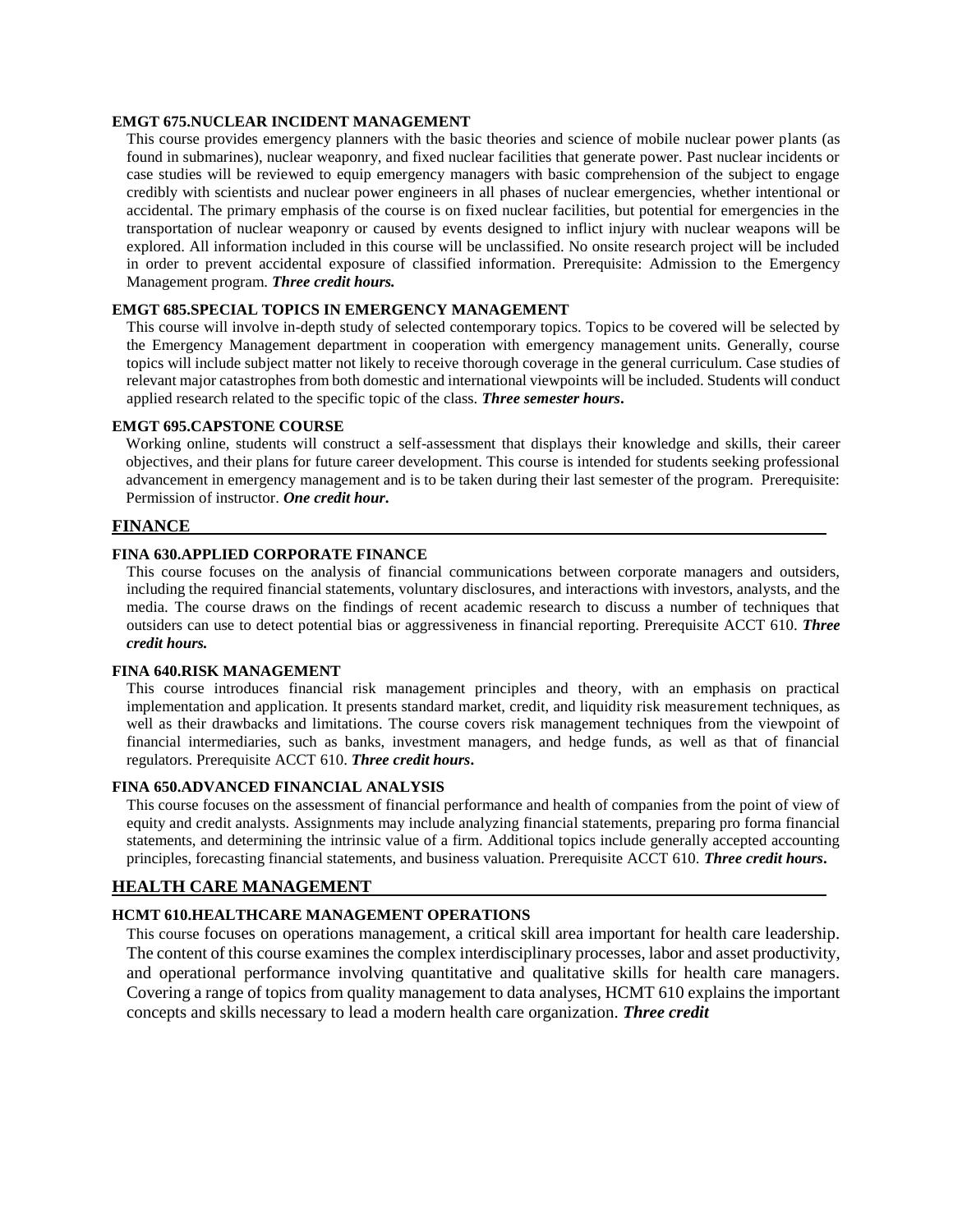## **HCMT 620.HEALTHCARE ECONOMICS**

This course focuses on health care organizations' economic and financial decisions in the changing health care landscape. The course provides a complete understanding of health economics by applying fundamental microeconomic concepts to the analysis of the health care market and the study of the organization and delivery of medical care services. The course will address three major tasks: descriptive, explanatory, and evaluative economics to explain relationship variables. *Three credit hours*.

# **MANAGEMENT**

#### **MGMT 613.BUSINESS LEADERSHIP AND CONTEMPORARY ISSUES**

This course focuses on leadership theory and application, including developing organizational leadership skills. Contemporary issues includes ethics, diversity, sustainability, creativity, decision making, societal impact, and globalization. Students complete self-assessments to discern personal leadership strengths and weaknesses, concluding with plans to improve limitations and employ strengths. *Three credit hours***.**

#### **MGMT 615.MANAGEMENT INFORMATION SYSTEMS**

This course integrates many business foundations within the concept of information systems and illustrates how these systems support the overall objectives of a firm. Students will learn how to use Business Intelligence (BI) techniques to gain insights into emerging social media technologies and deal with "Big Data." Students will be exposed to managerial, strategic, and technical issues associated with developing and deploying Business Intelligence Solutions. *Three credit hours.*

## **MGMT 625.LEADERSHIP AND MANAGEMENT**

This course emphasizes key behavioral topics necessary to manage oneself and others in organizations. Specifically, the topics covered include individual attributes (personality, perception, motivation, relationship building), group processes (norms, roles, and team basics), leadership views, and organizational culture and change. An understanding of the relationship between each of these areas and organizational outcomes is enhanced through lecture, cases, and interactive exercises. *Three credit hours***.**

## **MGMT 635.BUSINESS PROCESS MANAGEMENT**

This course emphasizes concepts and techniques related to the design, planning, control, and improvement of manufacturing and service operations. The course begins with a holistic view of operations, with emphasis on the coordination of product development, process management, and supply chain management. As the course progresses, the student will investigate various aspects of each of these three tiers of operations in detail. The course will cover topics in the areas of process analysis, materials management, production scheduling, quality improvement, and product design. *Three credit hours***.**

## **MGMT 645.HUMAN RESOURCE ENVIRONMENT**

This course presents an overview and application of the major human resource management functions: selection and placement; compensation and benefits; training and development; employee and labor relations; health, safety, and security; and strategic management practices. Legal, motivational, international, and human resource information system issues are included. *Three credit hours***.**

#### **MGMT 655.ANALYTICS AND BIG DATA MANAGEMENT**

This course explores the role of data in driving decisions made by managers across and within functional boundaries. Specifically, students learn to understand, visualize, and present data that supports organizational decision-making processes. They also learn how to create data-driven models, such as regression and decision trees, to make decisions to address critical challenges faced by organizations and society. This course features hands-on exercises with appropriate software. *Three credit hours***.**

#### **MGMT 665.SUPPLY CHAIN AND LOGISTICS**

This course presents the strategic framework, issues, and methods for integrating supply and demand management within and across companies. An overview for the strategic role that supply management has in effective supply, demand, and value chain operations will be explored. Methods, tools, and modeling techniques used in support of supply chain decision making will prepare the student for advanced problem solving within the realm of supply chain management. *Three credit hours***.**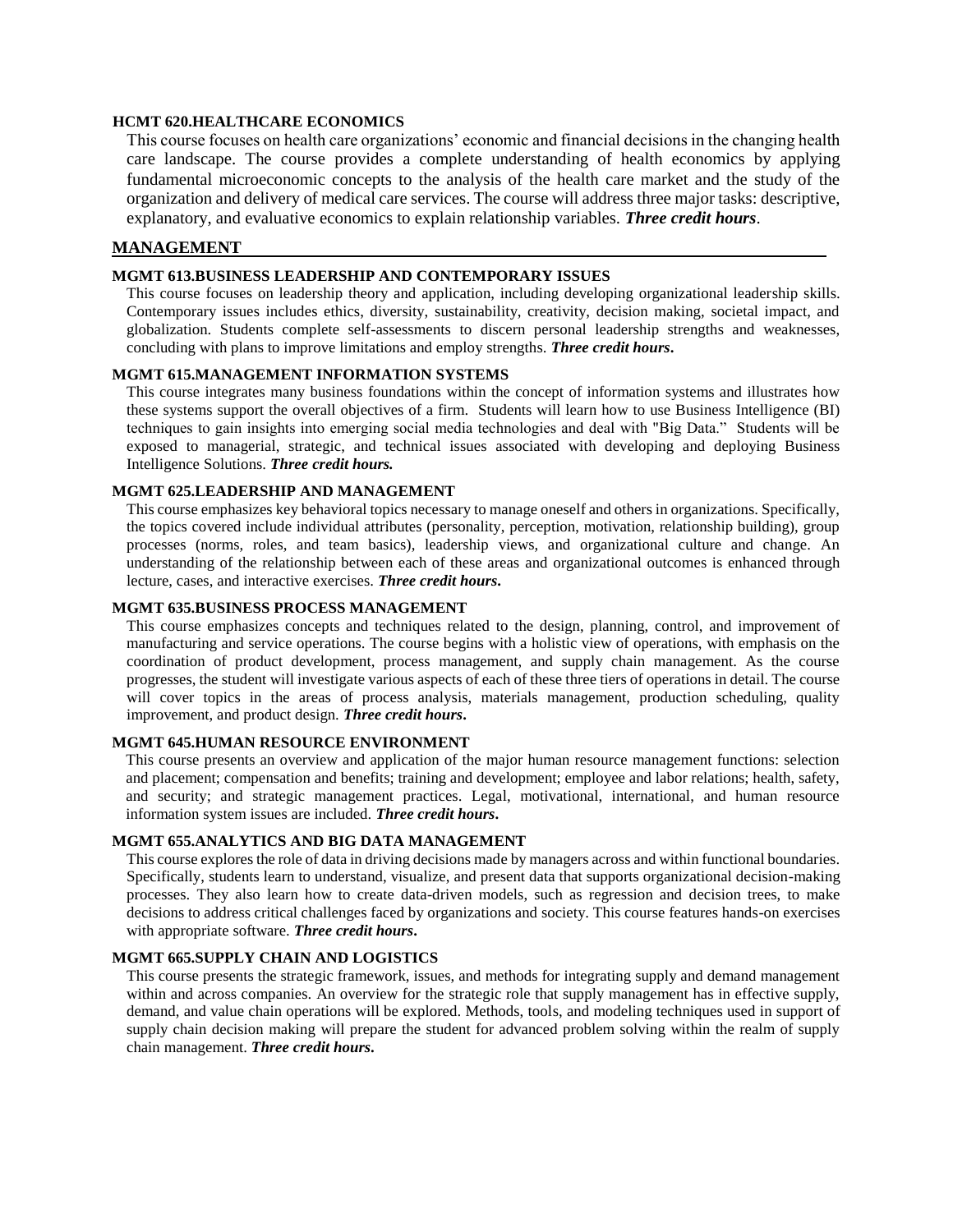#### **MGMT 675.QUALITY MANAGEMENT DESIGN AND SIX SIGMA**

The course requirements include the principles of Six Sigma, Six Sigma DMAIC methodology, and understanding the tools and methods associated with the Design for Six Sigma. Topics covered in the course include Process Measurement, Process Analysis, Process Improvement, and Process Control. *Three credit hours***.**

#### **MGMT 685.INNOVATION AND QUALITY MANAGEMENT**

Issues and various approaches involved in defining, developing or acquiring, and deploying management systems are studied within both strategic and support roles. Students will examine how innovative technologies can be used as an enabler for business process improvement and service, how to recognize business processes and assess their information-related needs, and how to develop organizational agility through business process innovations enabled by quality management processes. *Three credit hours***.**

#### **MGMT 695.STRATEGY FORMULATION AND IMPLEMENTATION**

This course is a graduate program capstone course examining concepts and methods that integrate functional areas of business. The perspective is that of general management charged with directing the total enterprise. Interactions among the environment, organization, strategy, policies and the implementation of plans are explored. Special emphasis is given to globalization of business and ethical perspectives. *Three credit hours***.**

#### **MARKETING**

#### **MKT 610.CONSUMER BEHAVIOR**

This course teaches students to analyze the concepts and principles of consumer behavior in relation to marketing decision making, examining the psychological processes of consumer decision making, and how they impact purchasing decisions and customer satisfaction. The course focuses on consumer behavior and the different marketing approaches and their implications on marketing strategies. *Three credit hours.*

#### **MKT 614.STRATEGIC MARKETING MANAGEMENT**

This course explores the role of marketing in the development of organizational strategy. The focus of the course are concepts and techniques of competitive analysis, segmentation, positioning strategy, and marketing decisions that support an effective marketing strategy. The course will expose students to a series of marketing principles, frameworks, and analyses. *Three credit hours.*

#### **MKT 630.SOCIAL MEDIA MARKETING**

This course explores the use of social media marketing as a key marketing strategy within an organization. The focus of the course will include creating media goals, strategies, target audiences, and prime social media channels and then implementing a platform-specific tactical plan. Qualitative and quantitative measurements will be explored to measure the return on investment from social media marketing activities. *Three credit hours*.

## **MONTESSORI**

#### **MONT 610.FOUNDATIONS OF MONTESSORI ELEMENTARY EDUCATION**

Sound educational practices in the Montessori classroom must be firmly grounded in the pedagogical and developmental theories of Dr. Maria Montessori. This course incorporates both aspects of Montessori's theory in a unified examination of educational practices at the elementary level. Contemporary theories of child development in the context of the Montessori classroom will also be examined. Six (6) hours of observation in Montessori elementary classrooms required. *Three credit hours.*

#### **MONT 611.MONTESSORI METHODS: ELEMENTARY (ages 6-9) MATHEMATICS**

An introduction to the primary elementary Montessori mathematics curriculum. Topics include concept of number and quantitative relationships; the four fundamental operations; the laws of arithmetic; base systems; ratio and proportion; problem solving; and exponential notation. *Three credit hours.*

## **MONT 612.MONTESSORI METHODS: ELEMENTARY (ages 6-9) LANGUAGE**

An introduction to the lower elementary Montessori language curriculum. Topics include assisting the child's oral language expression, reading and writing, grammar functions (parts of speech), structural grammar (sentence analysis), literature, and the acquisition of library/reference and research skills. Special emphasis will be given to the integration of language activities throughout the total curriculum. *Three credit hours.*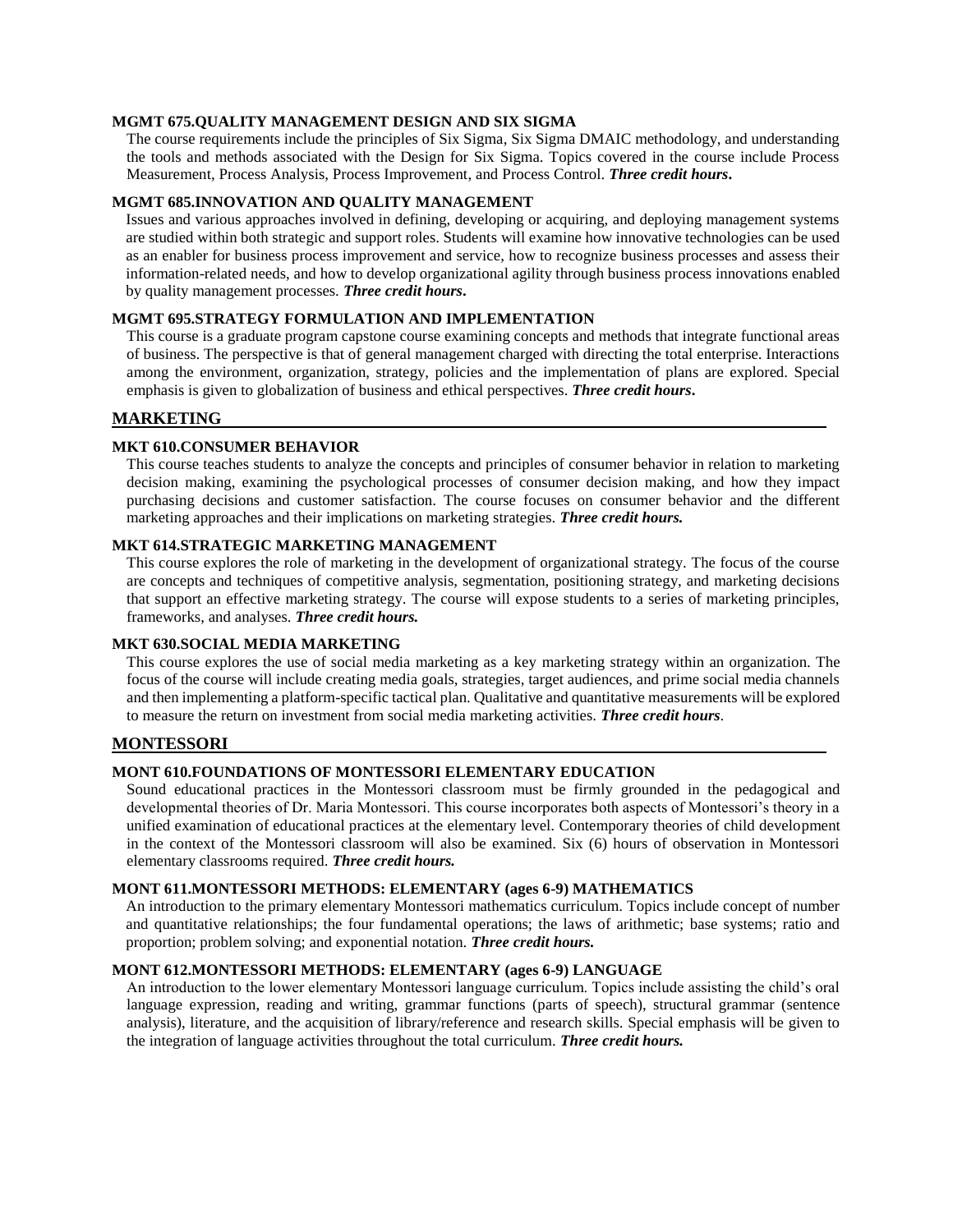#### **MONT 613.INTEGRATED SOCIAL STUDIES AND SCIENCES**

An overview of the Five Great Lessons presented in a 6-9 elementary I Montessori classroom, which help form the social studies curriculum, plus the earth and physical sciences frameworks for learning. Topics introduced include the fundamental needs of humans, concepts of time, theories of creation, evolution, and physical, cultural and economic geography. The introduction of physical science topics and earth science topics addressing the formation of the earth and the works of air and water will also be covered. *Three credit hours.*

# **MONT 614.MONTESSORI METHODS: ELEMENTARY (ages 6-9) BIOLOGICAL AND PHYSICAL SCIENCE**

An overview of the Montessori science curriculum for ages 6-9, with an emphasis on the biological sciences. Topics include classification of chordate and non-chordate animals, botany, anatomy, ecology and the physical sciences. Integration of science topics into the elementary curriculum, with particular focus on writing and research will be covered. *Three credit hours.*

## **MONT 615.MONTESSORI METHODS: ELEMENTARY GEOMETRY**

A study of the Montessori geometry curriculum for the elementary classroom. Topics include measurement, estimation, probability, fractions, nomenclature for geometric forms, lines, angles, similarity, congruence and equivalence, area and volume. *Three credit hours.*

# **MONT 616.MONTESSORI METHODS: ELEMENTARY CREATIVE ARTS, MOVEMENT AND PRACTICAL LIFE**

This class will emphasize the integration of the arts and practical life skills into the everyday life of the elementary classroom. Students will explore various art media, craft techniques and music and movement activities. Topics include the use of technology, food preparation, construction and outdoor skills with particular emphasis on how they can be integrated into the academic curriculum. *Three credit hours.*

## **MONT 617***.***PRACTICUM I**

This class, which meets for two weekend seminars each semester during the practicum phase, assists the novice teacher in the design of the classroom environment, establishing ground rules and effective classroom routines, developing parent communication strategies, instructional planning, observation techniques, assessment and record keeping. The student will receive guidance in creating and implementing an action research project. *Three credit hours.*

#### **MONT 618.PRACTICUM II**

This class is a continuation of Practicum I. It meets for two weekend seminars during the spring semester of the practicum phase. Prerequisite: "B" or better in MONT 617: Practicum I. *Three credit hours.*

#### **MONT 619.MONTESSORI METHODS: UPPER ELEMENTARY (AGES 9-12) LANGUAGE II**

This course is an introduction to the elementary II (9-12) Montessori language curriculum. Topics include understanding and supporting the developing reader and writer, children's research, spelling and word study, grammar and sentence analysis. *Three credit hours.*

## **MONT 620.MONTESSORI METHODS: UPPER ELEMENTARY (AGES 9-12) MATHEMATICS II**

This course begins with a review of the four basic operations, with an emphasis on the hierarchical value of numbers. Topics include fractions and operations, decimals and operations, measurement, binomial and trinomial squared and cubed, the deconstruction of a cube into its parts, powers and integers, exponents, signed numbers, simple algebra with signed numbers, word problems for principle, interest, and rate, ratio, and proportion. *Three credit hours.*

#### **MONT 621.MONTESSORI METHODS: UPPER ELEMENTARY AGES (9-12) INTEGRATED SCIENCE AND SOCIAL STUDIES II**

This course will present the social studies, history, geography, basic physical science and earth sciences from the Montessori perspective of the Great Lessons framework. This course is a continuation of the topics covered in MONT 613, expanding on the lessons for the formation of the universe, the study of the earth's geological formation, the beginnings of biology and the study of history and human progress. Additional topics include the migration of peoples and ideals, the study of civilization, nations and state and the interrelationship of technology. The Montessori lessons on *The Work of Wind* and *The Work of Water* will be expanded. There will be an increased emphasis on collaborative, project-based learning and opportunities for independent writing, and student research*.*  This course is web enhanced. *Three credit hours.*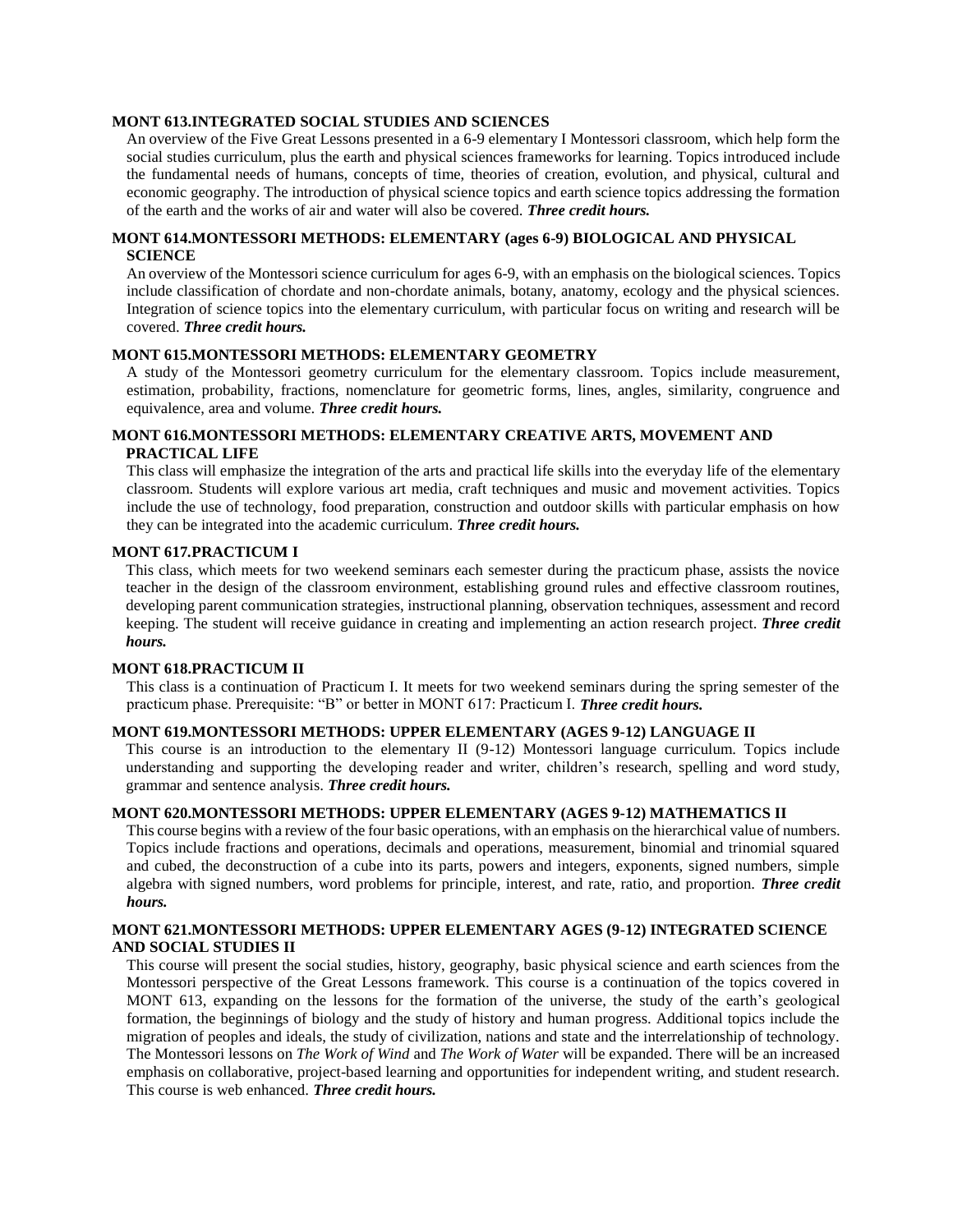# **MONT 622.MONTESSORI METHODS: UPPER ELEMENTARY AGES (9-12) BIOLOGICAL AND PHYSICAL SCIENCE II**

This course is a continuation of those topics introduced in MONT 614. Building on the Great Lessons framework, it will include a comparative study of all life forms and the universal rules, which govern living and non-living matter. Content includes strategies for the development of scientific inquiry skills, student writing and the integration of science content across the curriculum. *Three credit hours.*

#### **MONT 652.SPECIAL TOPICS IN MONTESSORI**

This course is designed for a specific group of professional personnel with common concerns. Selected challenges in Montessori education will be identified, studied and resolved, at times, in consultation with other education agencies. Permission of instructor required. *One to three credit hours.*

#### **MONT 683.MONTESSORI METHODS: PRACTICAL LIFE**

The exercises of Practical Life form the child's foundation. Topics include how to prepare the exercise of Practical Life, grace and courtesy, control of movement, control of the person, care of the environment, and food and nutrition. Teachers will also learn how to analyze each child's development of independence that occurs from using the exercises. A gradual level research component will be required. *Three credit hours***.**

#### **MONT 684.MONTESSORI METHODS: SENSORIAL**

Teachers will learn to use the materials that aid children with the development and refinement of their senses in seven areas: size, color, form, touch, sound, smell, and taste. Teachers will also learn to observe each child's development of classification and seriation, and to use the instructional strategy of the Three Period Lesson. A graduate level research component will be required. *Three credit hours.*

#### **MONT 685.MONTESSORI PHILOSOPHY AND EDUCATIONAL THEORY AND ADMINISTRATION/PARENT EDUCATION**

Topics include an historical overview of Montessori and the Montessori movement and the philosophy of the absorbent mind, sensitive periods, logical mathematical mind, and spiritual and moral development of the child. The course also explores how these topics relate to children, classroom materials, peace education, the role of the teacher, and the prepared environment. A graduate level research component will be required. *Three credit hours.*

# **MONT 686.METHODS OF OBSERVATION AND CLASSROOM LEADERSHIP**

This course introduces teachers to reflective practices of observation and record keeping. Being open to and being willing to be informed by observation are two important aspects of the Montessori method. Teachers will also observe other Montessori classrooms during their practicum. The classroom leadership component of this course involves student teacher with designing the prepared environment, establishing daily routines, starting a new class, lesson strategies, evaluation, positive discipline, effective communication, and problem solving. A graduate level research component will be required. *Three credit hours***.**

#### **MONT 687.MONTESSORI METHODS: LANGUAGE**

Topics of this course include oral expression, age-appropriate visual and auditory perceptual experiences, vocabulary development and enrichment, work study, beginning handwriting, expressive writing, and the first part of the functions of words. Teachers will learn how to present the language exercises to foster children's early literacy development. A graduate level research component will be required. *Three credit hours***.**

#### **MONT 688.MONTESSORI METHODS: MATHEMATICS**

This course begins with the philosophy of the "mathematical mind." Additional topics include numeration to 9,999, place value, linear counting, the four operations, memorization of math facts, and an introduction to fractions. Teachers will learn how to present the Mathematics materials and to observe each child's progress toward abstracting mathematical concepts. A graduate level research component will be required. *Three credit hours.*

#### **MONT 693.MONTESSORI METHODS; INTEGRATED CURRICULUM**

The objectives of this course are to acquaint the Montessori teacher candidate with the sequence and materials for teaching social studies, science and creative arts in the context of Montessori's "Cosmic Curriculum," a holistic approach to natural science, multicultural studies and artistic expression. *Three credit hours.*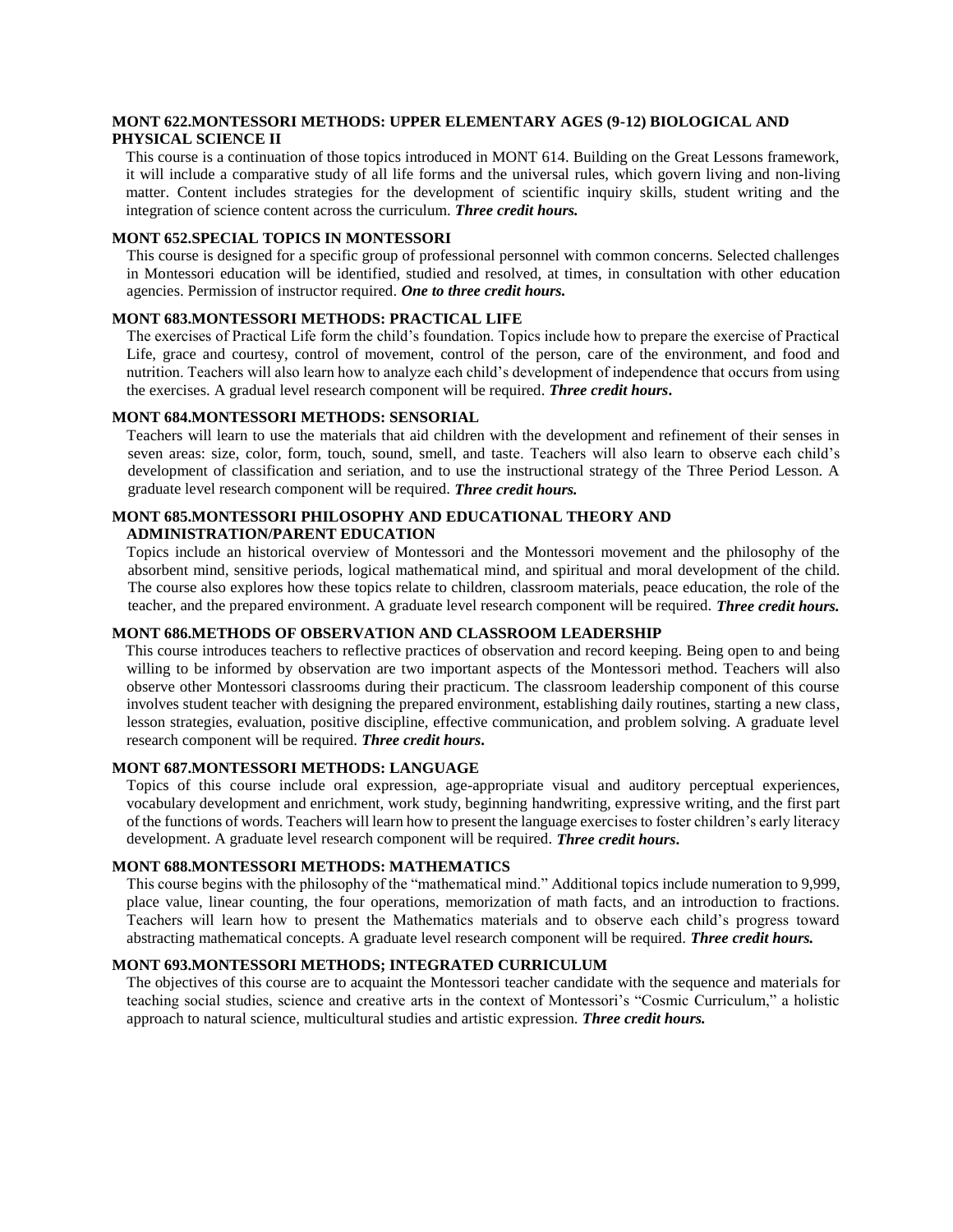## **NURSING**

#### **NUR 600.THEORY AND CONCEPTUAL FOUNDATION**

This course introduces the theoretical foundations of nursing and leadership. The course also helps the student to conduct a conceptual analysis of the Clinical Nurse Leader role and explores the issues of professional values, patient and population advocacy, and ethical codes. Prerequisite: Admission to the Clinical Nurse Leader program or permission of the instructor. *Three credit hours.*

#### **NUR 601.REGISTERED NURSE PRACTICE RESIDENCY**

This is a work-experience course that allows the student, a licensed registered nurse, to document practice experience in the registered nurse role when employed at a clinical site with which the School of Nursing has a current Academic-Practice Partnership Agreement. The Practice Partner supports the objectives of the course and provides direct supervision of students through Clinical Nurse Leader (CNL) mentors. The student applies previously learned nursing theory and clinical skills to the performance of client care. Prerequisite: Registered Nurse Licensure and admission to RN to MSN Program. The combined maximum credit for all work experience is 3-12 credit hours (3 hours per semester up to 4 semesters). *Three to twelve credit hours***.**

#### **NUR 607.PROFESSIONAL TRANSITION FOR REGISTERED NURSES II**

This course provides a bridge to the master's curriculum. This course prepares the student for the transition from undergraduate nursing education to graduate nursing education and practice. The course advances knowledge of nursing theory and concepts of the nursing process to focus on the retention, attainment, and maintenance of optimal wellness for individuals, families, and groups across the life span. The student will also study concepts of professional development, leadership styles, lifelong learning, and quality improvement, all of which contribute to becoming an advance practice nurse. Prerequisite: Registered Nurse Licensure and admission to RN to MSN Program. *Four credit hours* **(4,0).**

## **NUR 611.ADVANCED CLINICAL ASSESSMENT**

This course expounds knowledge of nursing theory and practice associated with various modalities for clinical assessment of individuals, families, communities, and groups. The course enhances knowledge and clinical experience in advanced assessment of diverse clients across the life span within the context of the Clinical Nurse Leader role. The utilization of information systems technology for exploring health care outcomes, application of the nursing process through various technologies, therapeutic communication with diverse clients/groups, and patient education are explored. Prerequisite: Admission to the Clinical Nurse Leader program or permission of the instructor. *Three credit hours***.**

#### **NUR 612.ADVANCED PHARMACOLOGY**

This course consists of an overview of pharmacological and non-pharmacological therapies with an emphasis on therapeutic uses of broad categories of drugs. The course explores variations in management of pharmacologic and non-pharmacologic treatment modalities with diverse patient populations across the lifespan. An analysis of legal, ethical, policy, and cultural issues pertinent to the use of various pharmacologic and non-pharmacologic therapies will also be explored. Prerequisite: Admission to the Clinical Nurse Leader program or permission of the instructor**.**  *Three credit hours.*

#### **NUR 613.ADVANCED PATHOPHYSIOLOGY**

This course explores pathologic mechanisms of disease across the lifespan, incorporating concepts of advanced clinical assessment and management of common, episodic and chronic conditions. The emphasis of this course is on chronicity and sequelae of various illnesses. Admission to the Clinical Nurse Leader program or permission of the instructor. *Three credit hours.*

#### **NUR 620.HEALTHCARE STRUCTURE AND FINANCE**

This course provides an overview of the structure of U.S. healthcare systems and organizations, including legal and regulatory issues that impact the healthcare industry. The course also explores the principles of healthcare finance and economics, including reimbursement structures, resource allocation, and socioeconomic considerations. Additional topics include the role of informatics and technology utilization in healthcare. *Three credit hours.*

# **NUR 630.HEALTH PROMOTION AND DISEASE PREVENTION**

This course examines the concepts of health promotion and disease prevention through risk assessment/reduction, including focus on health disparities. The course incorporates health education and counseling, including issues of health literacy, as well as plan of care development for individuals, families, communities, and groups. Prerequisites: "B" or better in NUR 611 and NUR 612. Prerequisites or co-requisites NUR 613, NUR 620 and NUR 651. *Three credit hours.*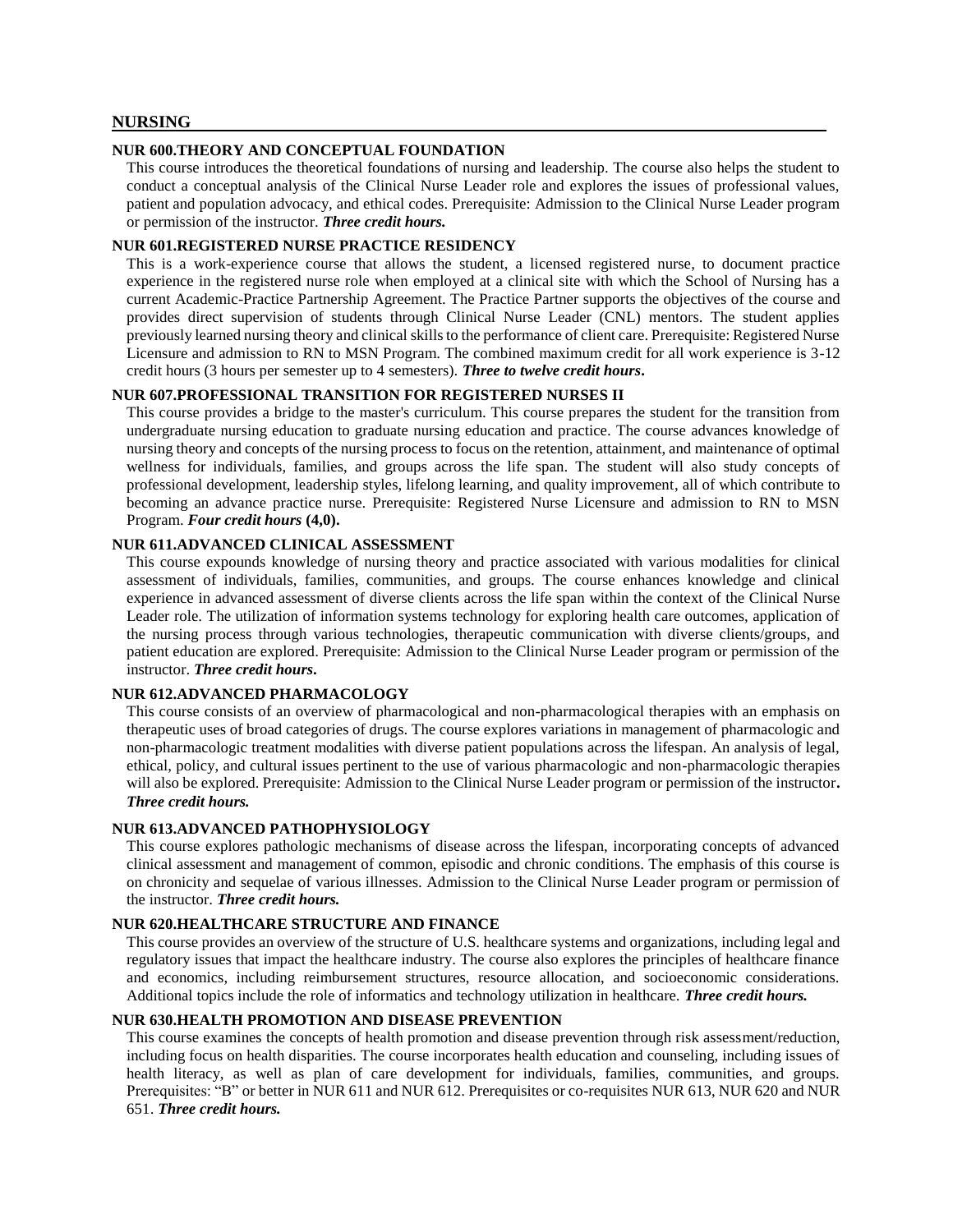## **NUR 635.CLINICAL NURSE LEADER PRACTICUM I**

This course studies nursing theory and practice regarding quality management, risk reduction and analysis, and patient safety concepts. The course also explores identification of clinical and cost outcomes that improve safety, effectiveness, quality, and client-centered care. Prerequisites: "B" or better in NUR 611 and NUR 612. Prerequisites or co-requisites of NUR 613, NUR 620 and NUR 651. *Three credit hours (2,1).*

#### **NUR 640.MANAGEMENT OF CLINICAL OUTCOMES**

In this course, the student utilizes the nursing process to plan and coordinate care of diverse patients with various acute and chronic conditions across the lifespan. The course focuses on strategies for managing care and assessing client outcomes using evidence-based practice guidelines within the context of the Clinical Nurse Leader role and incorporates the study of the measurement of client outcomes, including epidemiology and biostatistics. Prerequisites: "B" or better in NUR 630 and 635. *Three credit hours.*

#### **NUR 645.CLINICAL NURSE LEADER PRACTICUM II**

The focus of this course is management of the care environment utilizing nursing theory and practical experience. The course emphasizes interdisciplinary care and team coordination, including group processes, delegation/supervision, and conflict management. Prerequisites: "B" or better in NUR 630 and NUR 635. *Three credit hours (2,1).*

#### **NUR 651.RESEARCH FOR EVIDENCE-BASED PRACTICE**

This course explores the use of current research and practice guidelines for clinical decision-making, including problem identification and outcomes measurement. Critical appraisal processes are used to determine best practices for improving patient safety, care quality, and health outcomes through integration and dissemination of new knowledge. Graduates will be prepared to provide leadership for designing, implementing and evaluating quality improvement projects and safety initiatives to guide practice and improve outcomes. *Three credit hours.*

## **NUR 660.LEADERSHIP IN HEALTHCARE**

This course provides an advanced study of theoretical and practical bases of leadership in healthcare, including concepts regarding patient advocacy and lateral integration of care. Decision-making and change processes within the context of the healthcare environment are examined. *Three credit hours.*

# **NUR 675.CLINICAL NURSE LEADER IMMERSION PRACTICUM III**

Application of nursing theory and practice within the context of the Clinical Nurse Leader role is demonstrated through a major synthesis project. The project incorporates analysis of selected patient and healthcare system issues and the development of action plans for patient care and organizational change. Prerequisites: "B" or better in NUR 645, NUR 651 and NUR 660. *Six credit hours (2,4).*

#### **PHYSICAL EDUCATION**

## **PEES 602.PRINCIPLES OF STRENGTH AND CONDITIONING**

Knowledge and application of processes and principles of health related physical fitness in physical education and sport settings. This course is designed to investigate current techniques and theories of strength training and conditioning for various sports and activities from physiological and biomechanical perspectives. Prerequisites: PEES 144 and PEES 311, or equivalent courses to PEES 144 and PEES 311, or approval by instructor. *Three credit hours.*

#### **PEES 605.SUPERVISION AND ASSESSMENT IN PHYSICAL EDUCATION**

Theory and practice of supervision of clinical practice in physical education. This course will provide the student with the basic knowledge and skills necessary to assess K-12 student performance in physical education. Emphasis is given to the analysis of skills through the selection and/or development of alternative assessments. *Three credit hours.*

#### **PEES 618.STUDY OF THE TEACHING OF PHYSICAL EDUCATION**

Study of the analysis of teaching applied to the development of effective teaching/coaching skills in physical education and/or other sport related settings. *Three credit hours.*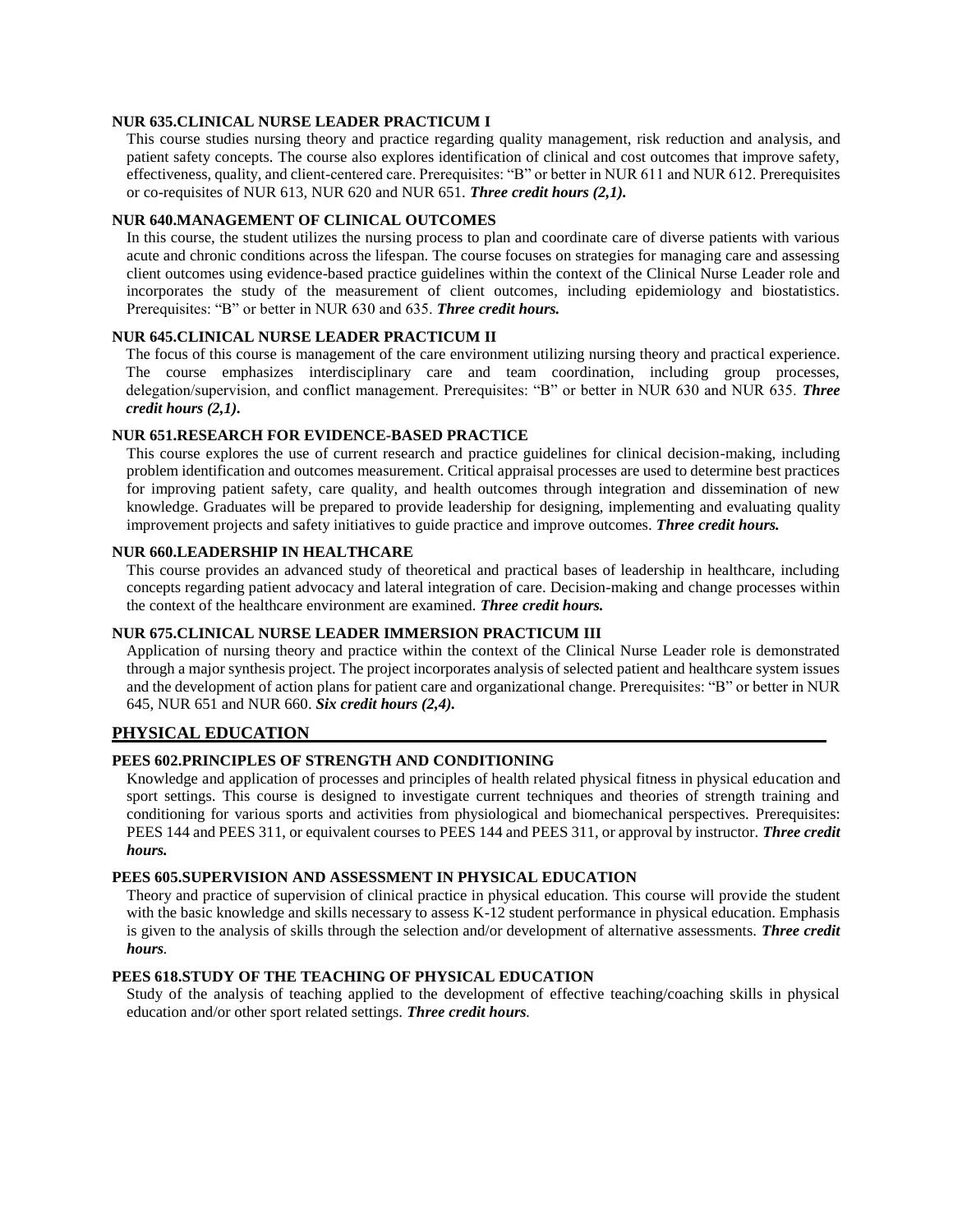# **PEES 624.SPORT PSYCHOLOGY**

An analysis of the psychological factors involved in sport and physical activity with emphasis on performance enhancement. *Three credit hours***.**

## **PEES 626.ADVANCED MOTOR DEVELOPMENT AND MOTOR LEARNING**

A study of sequential changes and characteristics of physical growth, motor development, and motor learning across the lifespan relative to physical activity. An examination of factors associated with individual differences in acquiring and learning motor skills during childhood, adolescence, and adulthood. Emphasis is given to current theoretical frameworks (i.e., dynamical systems and information processing) as they are applied to the instruction and evaluation of motor skills. *Three credit hours.*

## **PEES 652.SPECIAL TOPICS IN EXERCISE AND SPORT STUDIES**

This course will involve in-depth study of selected contemporary topics. Topics to be covered will be selected by the PEES Department in cooperation with other educational agencies. This course may be repeated for additional credit as topics change. *Three credit hours*.

#### **READ**

#### **READ 610.FOUNDATIONS IN READING**

This course focuses on the development of basic reading and writing processes. Content includes phonological awareness, phonics, fluency, vocabulary, comprehension, and oral language. Emphasis is placed on the methods and techniques of teaching reading and writing to individuals and groups in classroom settings. A practicum is imbedded in this course. This course meets the SC Read to Succeed requirements. *Three credit hours*.

#### **READ 612.ASSESSING AND TEACHING READING TO NEEDS**

This course will provide students with an overview of research-based methods for assessing and teaching reading to students with and without exceptional learning needs from a variety of theoretical perspectives. Emphasis will be placed on the methods and techniques for teaching reading to individuals and groups with mild to moderate disabilities and speakers of a second language. A practicum is imbedded in this course. This course meets the SC Read to Succeed requirements. *Three credit hours*.

## **READ 614.INSTRUCTIONAL PRACTICES FOR TEACHING LITERACY**

This course focuses on instructional approaches, structures, and materials needed to create a comprehensive, integrated, and balanced curriculum using assessments to support all students' learning in reading and writing. This course meets the SC Read to Succeed requirements. *Three credit hours*.

#### **READ 655.METHODS OF TEACHING CONTENT AREA READING & WRITING**

This course is a study of methods, materials, and competencies useful for integrating reading and writing instruction into subject matter instruction to meet the needs of elementary/middle level learners. The course includes current research conducted in exemplary elementary/middle schools. Practicum embedded in this course. This course meets the SC Read to Succeed requirements. Three credit hours.

#### **SPECIAL EDUCATION**

## **SPED 630.INTEGRATED EARLY CHILDHOOD AND ELEMENTARY CURRICULUM AND INSTRUCTION FOR DIVERSE LEARNERS**

This course will present the teaching methodologies utilized in the special education resource and self-contained classroom and as support in more inclusive environments for students with mild to moderate disabilities. Major emphasis will be placed on IEP development, classroom management, and integrating standards-based curriculum in early childhood and elementary classrooms. Prerequisites: SPED 651. Co-requisite: EDUC 680. *Three credit hours***.**

## **SPED 640.INTEGRATED SECONDARY CURRICULUM AND INSTRUCTION FOR DIVERSE LEARNERS**

This course is a study of teaching methodologies utilized in special education resource and self-contained classrooms and as support in more inclusive environments for students with mild to moderate disabilities. Major emphasis is placed on ITP development, classroom management and integrating standards based curriculum in secondary settings. Prerequisites: SPED 651. Co-requisite: EDUC 681. *Three credit hours***.**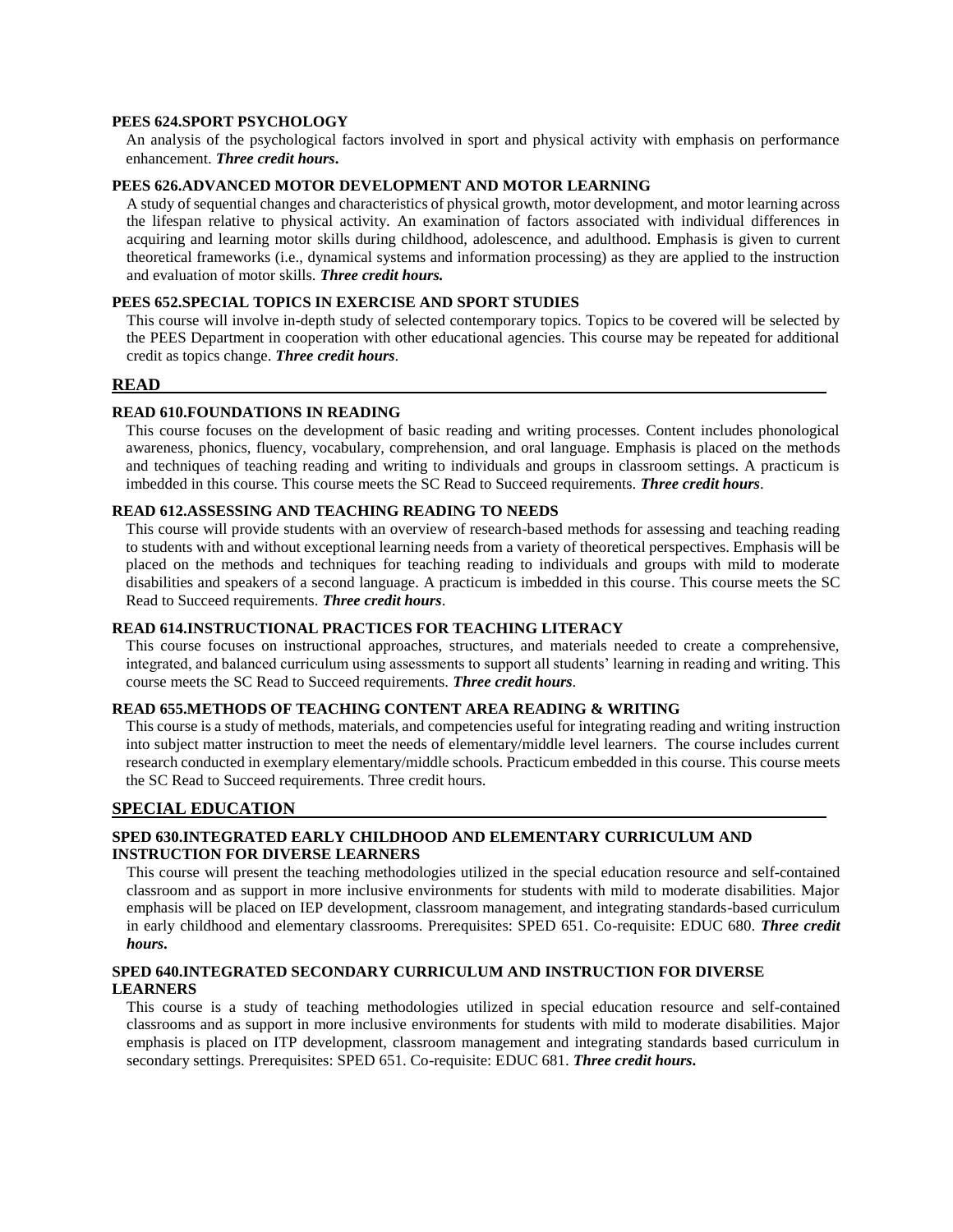#### **SPED 651.CHARACTERISTICS OF DIVERSE LEARNERS**

This course is a study of the characteristics, nature, and needs that distinguish individuals with mild to moderate disabilities from the general population. Focus is on definitions, associated learner characteristics, Individualized Education Programs (IEP), and instructional provisions for individuals with mental, learning, and emotional disabilities as well as autism and traumatic brain injury. *Three credit hours.*

#### **SPED 653.MATHEMATICS PEDAGOGY FOR DIVERSE LEARNERS**

This course is an exploration of problem based teaching methods associated with the P-12 curriculum strands for mathematics (number and operations, algebra, geometry, measurement, and data analysis and probability). Special emphasis is placed on instructional implementation of the NCTM Process Standards (problem solving, reasoning and proof, communication, connections, and representations). *Three credit hours*.

## **RECERTIFICATION** These 600-level courses do not apply toward an advanced degree (recertification only).

# **BIOLOGY**

# **BIOL 601.TOPICS IN BIOLOGY FOR TEACHERS**

A study of selected biological topics designed to provide recertification credit for elementary and secondary schoolteachers with minimal science backgrounds. The course is open to all teachers but is especially intended for grades 4-10. The topic selected for consideration will vary and will be announced in the current Lander University Class Schedule. Participants will learn current concepts and use laboratory/field methods pertinent to the topic. One to four credit hours consisting of lecture and laboratory as appropriate. May be taken for additional credit as topic changes. Prerequisites: BS/BA degree or permission of Instructor. *One to three credit hours.*

# **BIOL 610.DEVELOPMENTAL GENETICS: A JOURNEY FROM CONCEPTION THROUGH ADULTHOOD**

This course examines developmental processes from the perspectives of embryology, molecular biology and human genetics. Emphasis will be placed on organ system development, related abnormalities and their interactions through different life stages: prenatal, infancy, childhood and adulthood. This course provides a defined focus on developmental processes. Prerequisite(s): BA or BS in Biology or Chemistry, or permission of the instructor. *Three credit hours*.

#### **BIOL 612.SPECIAL TOPICS IN GENETICS**

An examination of topics in genetics likely to be important to individuals with undergraduate training in the biological and physical sciences, including secondary school teachers, laboratory personnel, and practicing medical clinicians. Specific topics may include an examination of contemporary knowledge in genetics including human genetics, molecular genetics, the Human Genome Project, genetic basis of disease and cancer, genetic screening, prenatal diagnoses, etc. Prerequisite(s): BA or BS in Biology or Chemistry, or permission of the instructor. *Three credit hours.*

#### **BIOL 614.CONTEMPORARY TOPICS IN GENETICS-A HANDS-ON APPROACH**

An examination of current topics in the field of human and medical genetics. Genetic professionals will provide accurate analyses of these topics and serve to clarify much of the public media's information. Emphasis will focus on known results of the Human genome Project (HGP) and how these results are and will be used in healthcare. This course includes didactic instruction but primary emphasis is on break-out sessions, allowing for small group interactions and hands-on activities appropriate for classroom use. Prerequisites: BS/BA in Biology or Chemistry, or permission of the instructor. *Three credit hours.*

#### **BIOL 618.BIOTECHNOLOGY, BIOINFORMATICS, AND BIOETHICS IN HUMAN GENETICS**

This course focuses on three key areas of  $21<sup>st</sup>$  century science education: biotechnology, bioinformatics, and bioethics. The course is designed to introduce students to each of these areas through didactic instruction, the use of clinical case studies, laboratory, and computer activities. Lab work includes techniques and analysis of results in cytogenetics, molecular and biochemical genetics. Computer activities include the use of NCBI databases, UCSC Genome Browser, and Protein Data Bank. Ethical, legal, and social implications are woven throughout the clinical cases and provide the basis for group discussions. Prerequisite(s): BA or BS in Biology or Chemistry, or permission of the instructor. Biology 612 is recommended. *Three credit hours.*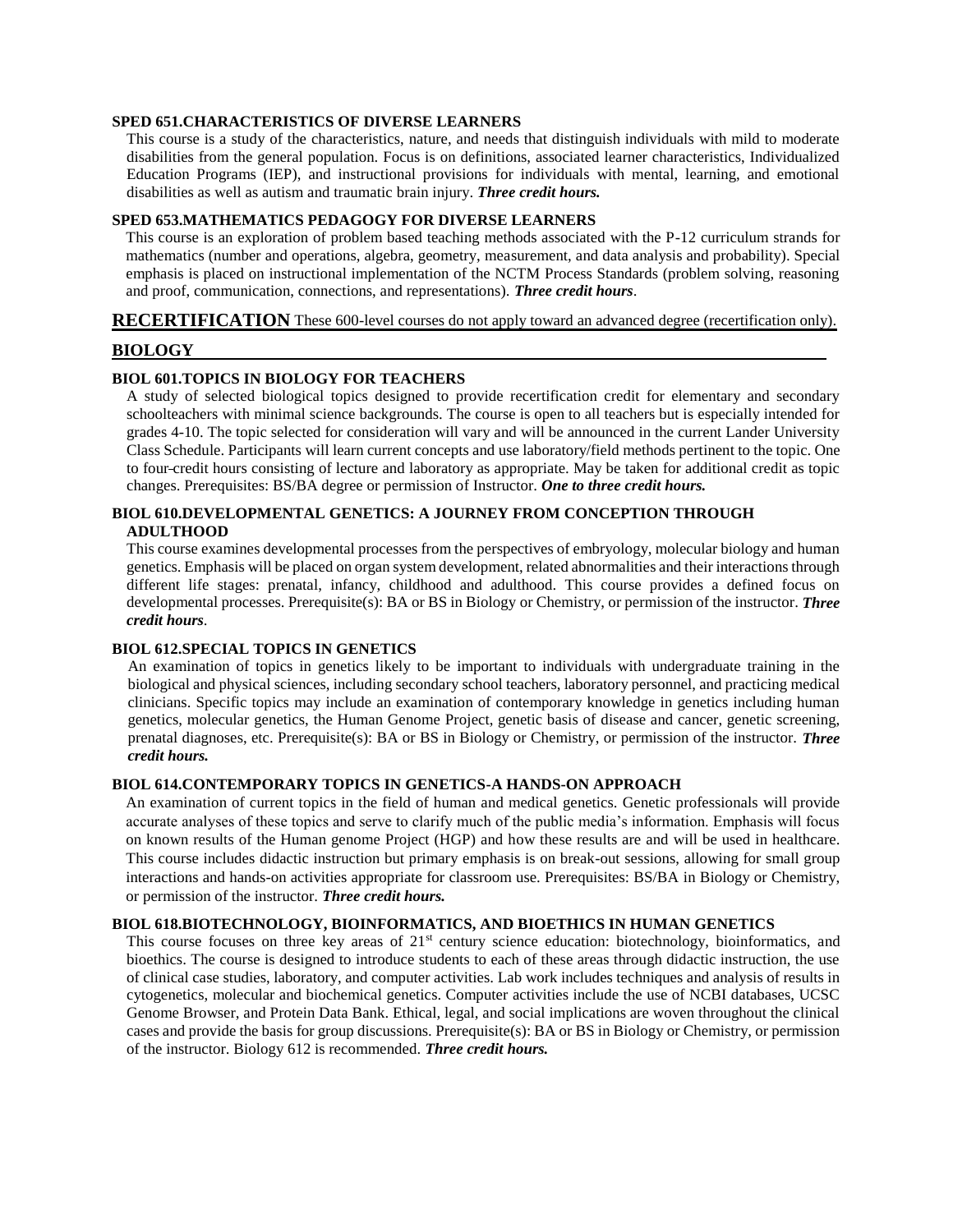# **CHEMISTRY**

# **CHPD 501.TOPICS IN CHEMISTRY FOR TEACHERS**

Covers a selected chemical topic designed to provide recertification credit for elementary and secondary schoolteachers with minimal science backgrounds. Open to all teachers; especially intended for grades 4-12. The topic is announced in the Class Schedule. Participants learn concepts and use laboratory/field methods pertinent to the topic*. One to three credit hours credit consisting of lecture and laboratory as appropriate. May be repeated with different topics.*

#### **EDUCATION**

#### **EDPD 552.SPECIAL TOPICS IN EDUCATION**

Identified topics in education available for a specific group of professional personnel with common concerns. *Three credit hours.*

#### **FRENCH**

#### **FRPD 510.MATERIALS AND METHODS OF TEACHING ROMANCE LANGUAGES**

A study of organized activities, which meet the needs of students on the secondary level. Emphasis is placed on resource materials and teaching strategies that contribute to effective language production. Prerequisite: Bachelor's degree. *Three credit hours.*

#### **FRPD 590.PRACTICUM IN FRENCH COMMUNICATION AND CULTURE**

In the context of a total immersion situation, teachers of French promote learning proficiency in the target language through creative uses of language skill development activities; develop fluency, pronunciation, and conversation skills; design and introduce techniques to stimulate student interest and curiosity through a series of integrated learning activities. Prerequisite: Bachelor's degree. *Three credit hours.*

# **HISTORY**

# **HIPD 552.SPECIAL TOPICS FOR TEACHERS OF HISTORY**

A special topics course designed to meet the needs of teachers seeking graduate credit for recertification through the South Carolina State Department of Education. Specific titles under the "Special Topics" label will reflect both needs and interests of teachers while addressing the South Carolina State content standards. These standards will be reflected in course syllabi. Prerequisite: Bachelor's degree in education from a regionally accredited college or university. *Three credit hours.*

#### **MATHEMATICS**

## **MAPD 552.SPECIAL TOPICS FOR TEACHERS OF MATHEMATICS**

A special topics course designed to meet the needs of teachers seeking graduate credit for recertification through the South Carolina State Department of Education. Specific course titles under the "Special Topics" label will reflect both needs and interests of teachers while addressing the South Carolina State content standards. These standards will be reflected in course syllabi. Prerequisite: Bachelor's degree in Education from a regionally accredited college/university. *Three credit hours.*

#### **PHYSICAL EDUCATION**

## **PEPD 570.SPECIAL TOPICS IN PHYSICAL EDUCATION AND EXERCISE STUDIES**

This course will involve in-depth study of selected contemporary topics. Topics to be covered will be selected by the PEES Division in cooperation with other educational agencies. Generally, course topics will include subject matter not likely to receive thorough coverage in the general curriculum. Prerequisite: Bachelor's degree or permission of the instructor. *Three credit hours.*

#### **SPANISH**

# **SPPD 510.MATERIALS AND METHODS OF TEACHING ROMANCE LANGUAGES**

A study of organized activities, which meet the needs of students on the secondary level. Emphasis is placed on resource materials and teaching strategies that contribute to effective language production. Prerequisite: Bachelor's degree. *Three credit hours.*